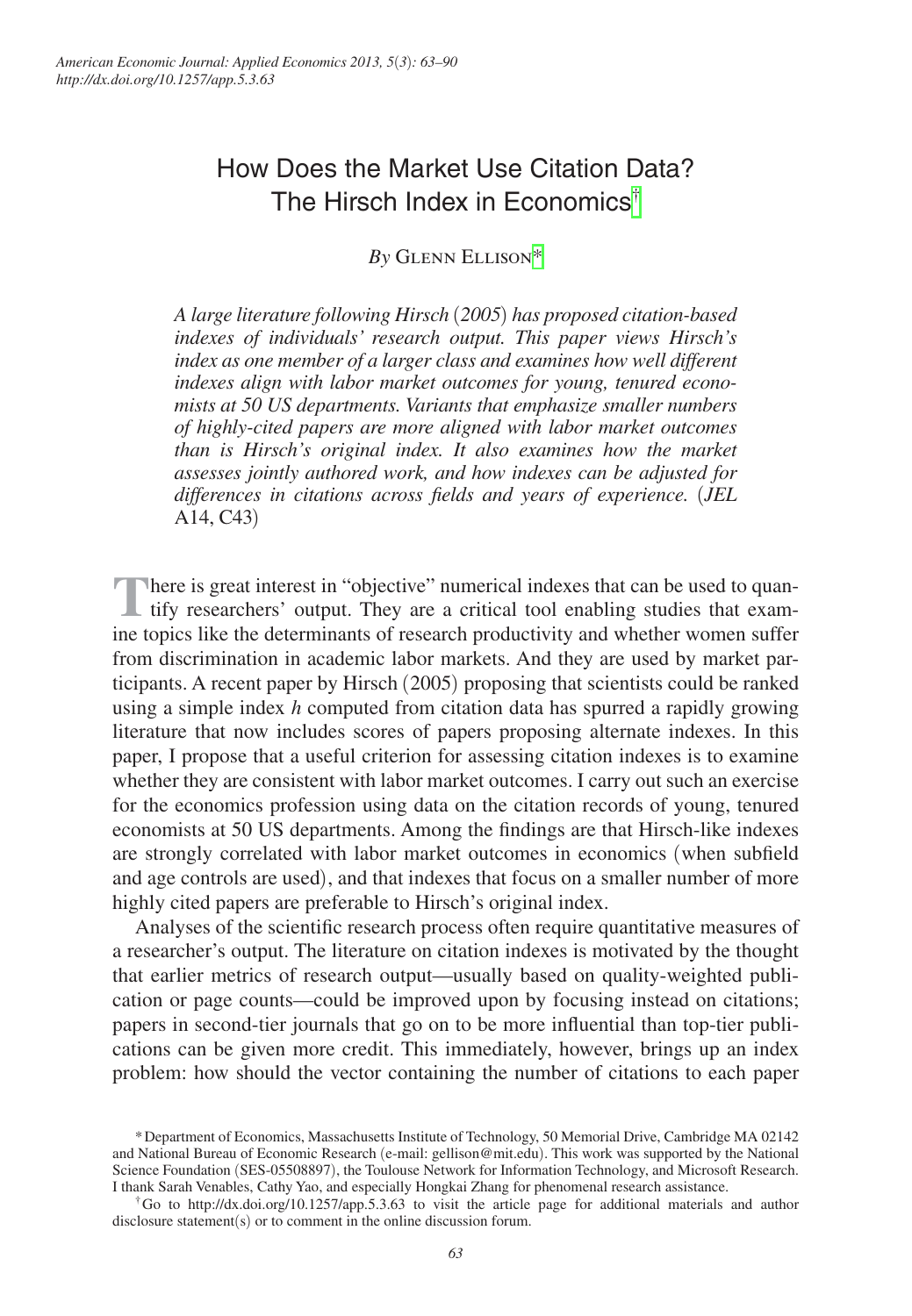a researcher has written be converted to a scalar that can be used as a variable in a regression (or compared across the candidates for a job or research grant)? Simply summing citations across all papers is seen as unattractive because the resulting number would be a noisy reflection of an underlying research production process and might change dramatically depending on how one allocated credit across authors on one or two highly cited, jointly authored papers.

Hirsch's *h* index is a simple clever construction. The index is defined to be the largest number *h* such that the researcher has at least *h* papers with *h* or more citations. It thereby de-emphasizes the number of citations to a researcher's most-cited paper. It is also seen as appealing that the focus of the index shifts when comparing researchers at different levels. When comparing young researchers, it emphasizes whether they have written a few papers that have had some impact; whereas when comparing distinguished senior researchers, it ignores minor papers and considers only papers that have a substantial number of citations. Although the *h* index has attracted a great deal of attention, the index is unappealing on its face when applied to economists. Economists write fewer papers than do physicists, and individual papers get many citations. As a result, the *h* index is uncomfortably like a publication count. An illustrative example is that Roger Myerson's *h* index is 44, a number that has already been surpassed by a number of economists in my sample with PhDs from the [1](#page-1-0)990s.<sup>1</sup> The *h* index is poorly aligned with the profession's view of Myerson because the profession cares much more about the several tremendously important papers Myerson has written than it does about whether his forty-fourth most-cited paper has as many citations as someone else's 44th most-cited paper.

Hirsch's original paper argued that an attractive feature of the *h* index is that it is not "arbitrary" as would be, for example, counting the number of papers with at least 100 citations. In this paper, however, I will view the Hirsch index as an arbitrary choice from a larger class; for any positive numbers *a* and *b*, I define the Hirsch-like index  $h_{(a, b)}$  to be the largest number  $h$  such that a researcher has at least  $h$  papers with  $ah^b$  citations each. This arbitrariness can be thought of as an attractive feature of Hirsch-like indexes; indexes using different values of *a* and *b* could potentially be applied in different disciplines to better reflect how records of contributions would be regarded in each field.

Section III of this paper presents its first main empirical exercise—an assessment of which Hirsch-like indexes  $h_{(a, b)}$  are most aligned with how the economics labor market appears to evaluate economists. I do the analysis in two different ways, but each is motivated similarly. I write down a simple model in which an economist's place of employment would be a noisy signal of how that economist would be evaluated by an unbiased, informed "market;" and then I note that in the model one can estimate which Hirsch-like indexes  $h_{(a, b)}$  are more aligned with the idealized market assessment by fitting a model predicting where each economist will be employed. The analyses are carried out on a dataset that contains the citation records of almost all tenured economists at 50 top US departments who received their PhDs in 1987–2004. The motivation for restricting the analysis to relatively young,

<span id="page-1-0"></span><sup>&</sup>lt;sup>1</sup>The index above and all others in this paper were computed using citation counts from Google Scholar, which tend to be substantially larger than citation counts from ISI, RePEc, and other sources. RePEc lists Myerson as having an *h* index of 18, which places him in a tie for 327th on their list.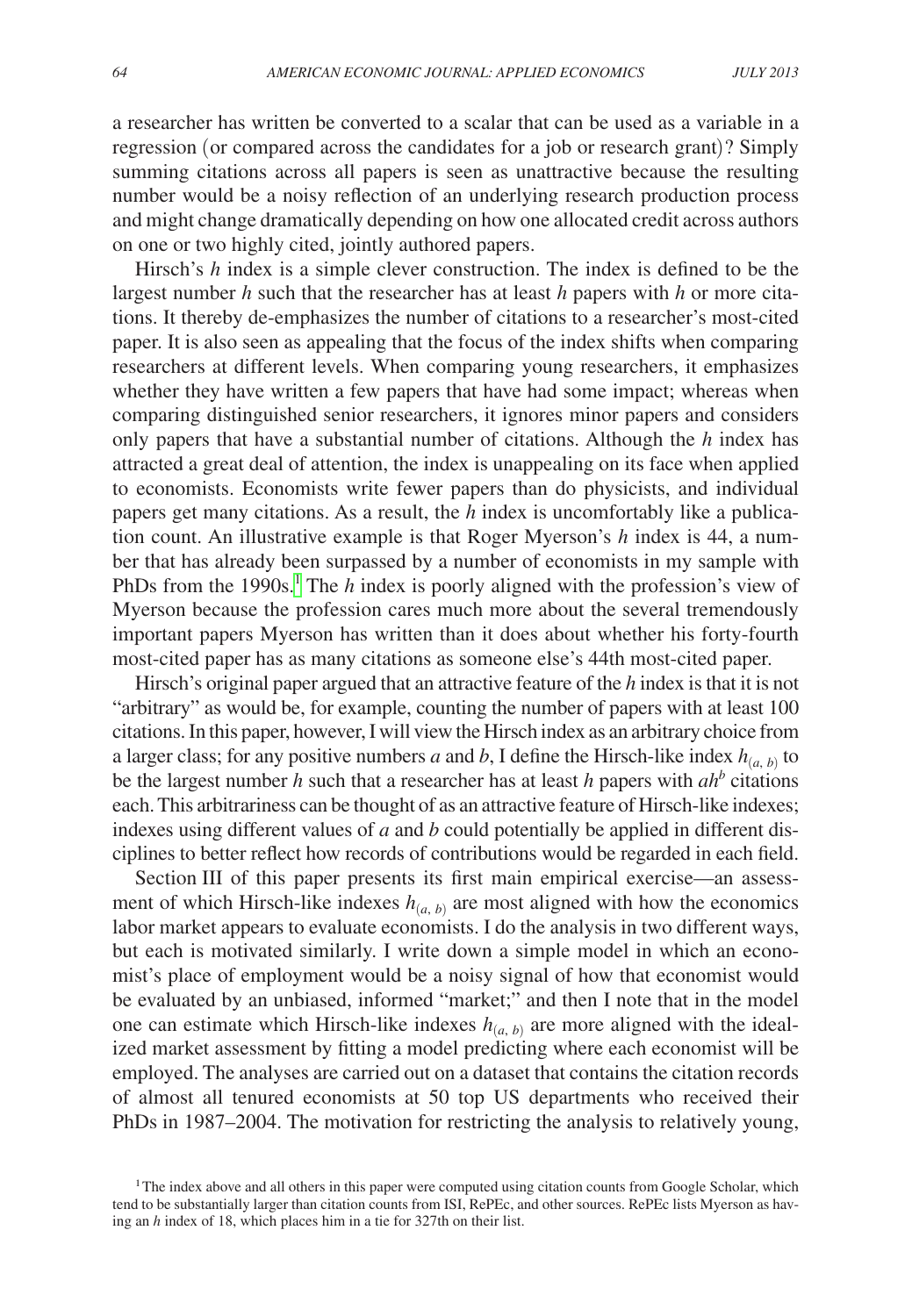tenured economists is that it seems most plausible that employment outcomes are aligned with "market" assessments in this group. The first analysis is an ordered probit estimation in which the 1995 NRC rank of each department is used as a proxy for each department's quality. The second analysis is a logit model that uses no a priori information about department qualities and instead views them as additional parameters to be estimated. The two estimates can be seen as relying on different sources of information. The first looks for an index formula that aligns individuals' citation indexes with the NRC ranks of the departments in which they are employed; whereas the second looks for an index formula that makes departments appear to be groups of economists with similar indexes.

Rather than focusing on which index  $h_{(a, b)}$  provides the best fit I report how well the model fits for a range of values of *a* and *b*. The most important observation is that fits are substantially improved by departing from Hirsch's original index in the direction of increasing both *a* and *b*. The best fit is obtained using an index that in practice assesses tenured economists who are 20 years post-PhD roughly on their 5 to 10 most influential papers. But it is also true that a range of indexes can perform nearly as well if one incorporates appropriate corrections for differences across fields and years of experience. Indeed, a motivation for presenting many likelihoods rather than estimating a single best fit  $(a, b)$  is that the likelihood is sufficiently flat so that the "best" index would be sensitive to details of the sample selection.

Section IV further explores the performance of Hirsch-like indexes in two directions. First, it repeats the estimation on a number of different samples to explore whether conclusions about which Hirsch-like indexes are most aligned with labor market outcomes change when one examines younger economists, older economists, economists at the most highly ranked departments, etc. Here, I find that there are indexes that perform well and could be applied in a variety of situations. Second, I examine how well Hirsch-like indexes perform relative to old-fasioned citation counts. Here, I find that Hirsch's original index is inferior to simple citation counting, but an appropriate Hirsch-like index is an improvement.

Section V examines how the "market" credits jointly authored work. In earlier sections I maintain the assumption that each author receives 1/*n* credit for an *n*-authored paper. This is appealing because it reflects contributions to aggregate output. And in some applications, e.g., designing research assessment exercises, it may be necessary to prevent gaming. But whether the market does in practice credit joint work this way is far from obvious. And in other applications, e.g., in a study of discrimination in academic labor markets, a researcher would want to select an index that treated joint work however the market did. The analysis in Section V considers a generalized  $h_{(a, b, c)}$ class of indexes that nests the  $1/n$  credit model  $(c = 1)$ , giving full credit to each coauthor  $(c = 0)$ , and in between cases. In the full sample of young, tenured economists the best fit is obtained with a model that is closer to the full credit model than the  $1/n$  model. But it is not clear if this is a broadly applicable conclusion or whether it reflects that the authors in this sample tend to be better known than their coauthors.

Section VI presents additional results designed to help researchers who wish to apply Hirsch-like indexes and also to provide a better sense of the goodness-of-fit obtained with these indexes. One conclusion of the earlier analysis was that citation indexes are more aligned with labor market outcomes if one controls for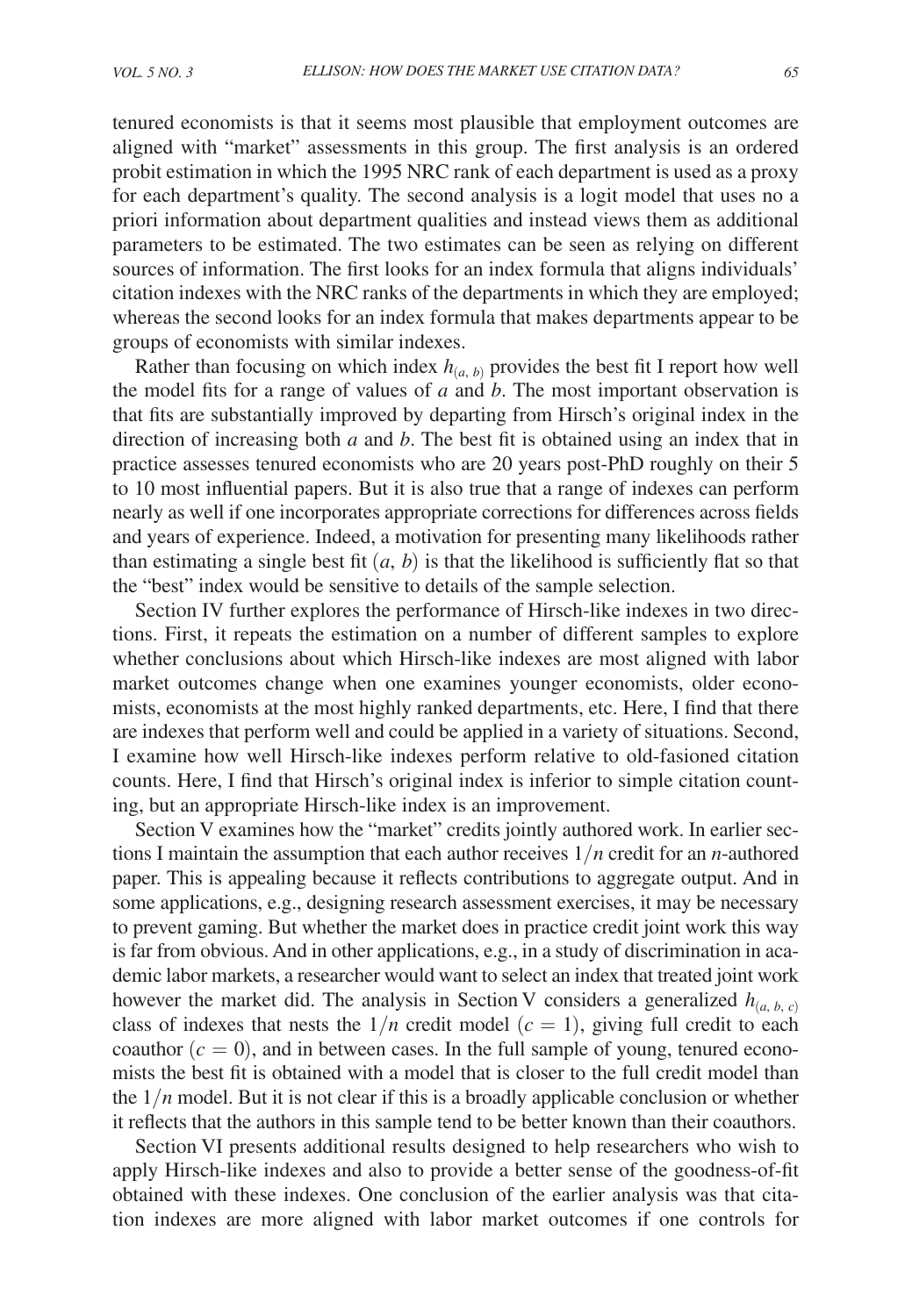differences across subfields. And correcting for years of experience is obviously extremely important. The analysis involves estimating nonlinear least squares models with  $h_{(a, b, c)}$  indexes as the dependent variable. The estimation is carried out on an expanded dataset that also includes almost all faculty at the 50 departments from first-year assistant professors to the longest serving (nonemeritus) full professors. The estimated field dummies and experience effects from these regressions can serve as correction factors when applying Hirsch-like indexes. Estimated department dummies and estimates of the residual variance provide a sense of the magnitude of within- and across-department variation. Tables of adjustment factors appropriate for two different indexes—one maintaining the 1/*n* credit model and one not—are presented in the text and tables for additional indexes are presented in the Appendix.

This paper contributes to a rapidly growing literature. A number of papers following Hirsch (2005) proposed variants on his index including several that belong to the class studied in this paper.<sup>2</sup> The most closely related paper in terms of relating the citation indexes to labor market outcomes is Jensen, Rouquier, and Croissant (2009), which examines whether the *h*-index and other measures predict which CNRS researchers are promoted in a sample containing 586 candidates from many disciplines. They report that the *h* index outperforms the other measures considered, but that the predictive power of the regressions is low. Other papers have attempted to validate the *h*-index by showing that it is correlated with peer assessments and decisions of grantmaking bodies.<sup>[3](#page-3-1)</sup> I have not seen other papers calculating adjustment factors that could be applied to improve comparisons between subfields of any other field, but Iglesias and Pecharromán (2007) propose that one could compare *h*-indexes across fields, e.g., between chemistry and mathematics, by multiplying the raw *h*-index by a field specific correction factor.<sup>[4](#page-3-2)</sup>

Other noteworthy papers in the literature include Hirsch (2007), which compares the *h*-index and other measures (including variants that place more weight on highly cited papers) in terms of their ability to predict future success (measured with the *h*-index and other ways), and Lehmann, Jackson, and Lautrup (2006), which argues that one can derive an upper bound on the ability to distinguish between scientists using any index by examining how much the index varies when one resamples from the distribution of a scientists' citations, and that the *h* index fares worse in this test than do some other measures.

At least two papers have previously computed *h*-indices for economists. Ruane and Tol (2008) compute individual and successive *h* indexes to rank economics departments in Ireland. Tol (2009) computes *h* indices for the 100 economists with the largest number of papers listed in IDEAS/REPEC and finds that the *h*-index is highly correlated with several other citation and publication indexes.

<span id="page-3-0"></span><sup>&</sup>lt;sup>2</sup>Kosmulski (2006) proposed what I refer to as the  $h_{(1, 2)}$  index. Wu (2010) proposed the  $h_{(1, 0, 1)}$  version. Lehmann, Jackson, and Lautrup (2006) is mostly critical as opposed to advocating variants on Hirsch's index, but mentions that Hirsch's index is arbitrary in that  $h_{(a, b)}$  indexes are also possible. Egghe (2008) and Schreiber (2008) proposed the fractional counting of coauthored papers I maintain through most of the paper.

<span id="page-3-1"></span>van Raan (2006) examined the correlation between the *h* index and peer ratings (on a three point scale) of 147 chemistry research groups in the Netherlands. Bornmann, Wallon, and Ledin (2008) examine grants to

<span id="page-3-2"></span><sup>&</sup>lt;sup>4</sup>They discuss what these factors should be if citations in different fields follow different power laws and present correction factors for 21 fields derived from an analysis of citation distributions.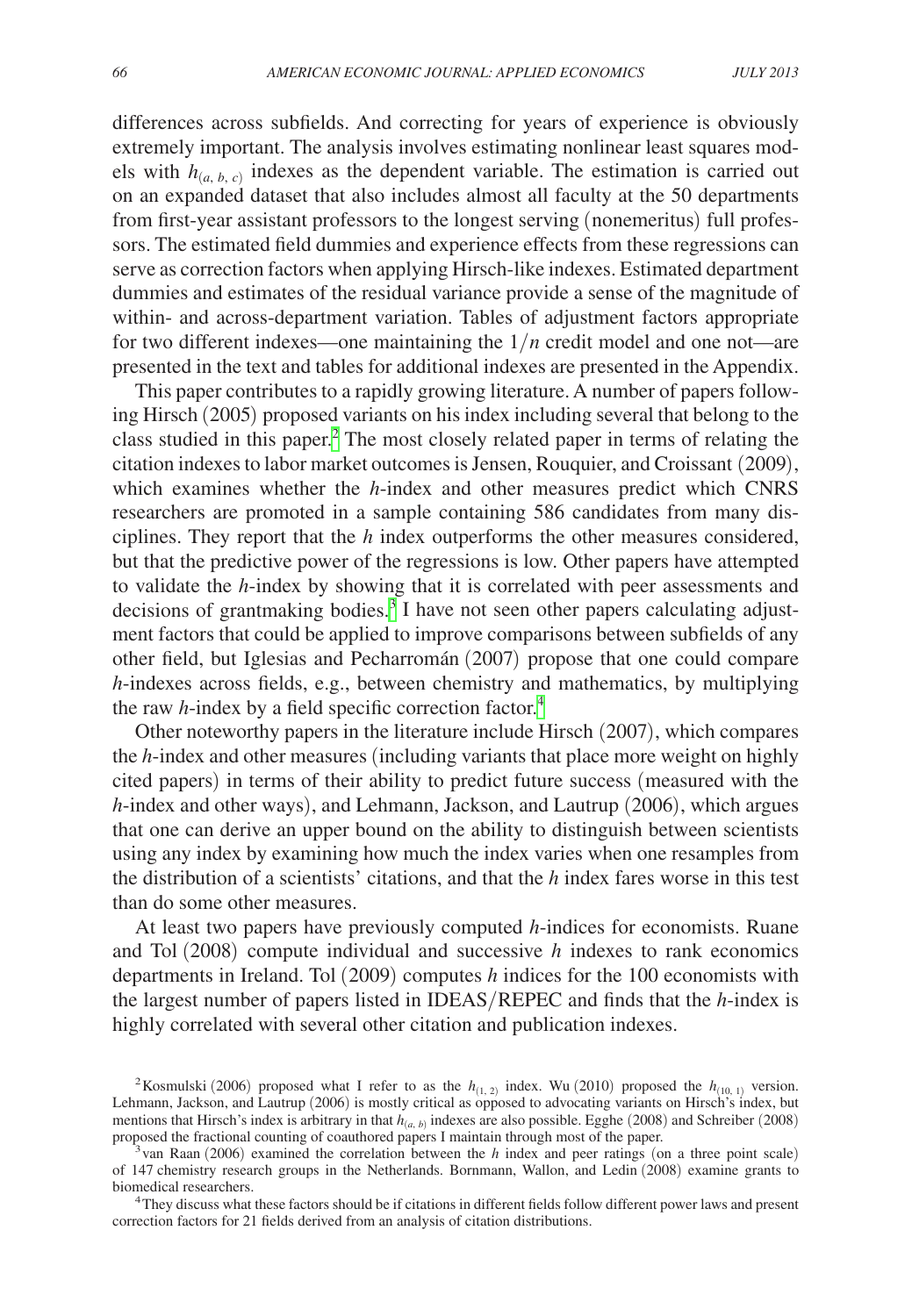Hamermesh and Pfann (2012) does not compute Hirsch-like indexes, but is more closely related. Using a dataset containing information on tenured economists at 88 economics departments, it examines how the rank of the department in which an economist works is related to the economist's total citations, the number of citations to his or her most cited paper, and to the number of papers he/she has published. It finds that total citations are a significant determinant of job outcomes, but that the other two variables are not. It also examines other dependent variables including salaries and whether economists have won honors, such as being elected as a fellow of the Econometric Society.

## **I. The Hirsch Index**

Hirsch's *h* index is defined as the largest number *h* such that the researcher has at least *h* papers with *h* or more citations each. It can be thought of as a count of the number of "good" papers that a researcher has written, with the clever addition that what "good" means becomes more demanding when comparing more accomplished researchers. It can also be thought of as similar to a citation count, but de-emphasizing the most-cited papers.<sup>5</sup> De-emphasizing outlier papers is seen as attractive for two reasons. First, the distribution of citations per paper has been reported to have a power law distribution with an infinite variance, which would make the sum of citations a noisy estimate the rate at which a researcher produces citations in expectation[.6](#page-4-1) Second, it is sometimes not clear how much credit an author should receive for a joint paper, so it is attractive to reduce the impact that any one paper can have. Despite these attractive features, the *h* index is unappealing when applied to economics. Economists write fewer papers than do physicists, and individual papers get many citations. As a result, the *h* index is unappealingly similar to a publication count.

Through most of this paper I consider indexes that depart from Hirsch's in two ways. First, I define the index  $h_{(a, b)}$  to be largest *h* for which a researcher has at least *h* papers with at least *ah*<sup>*b*</sup> citations each.<sup>[7](#page-4-2)</sup> Intuitively, one way in which the *h* index can be made less like a publication count is by raising the standard for what "good" means, so that the index focuses on a smaller number of papers. This can be achieved by increasing *a* or *b*. For example, when using both the  $h_{(9, 1)}$  and  $h_{(1, 3)}$ indexes a researcher achieves an index of 3 when he or she has 3 papers with at least 27 citations each, whereas the original *h* index reaches 3 as soon as a researcher has 3 papers with at least 3 citations each. The motivation for adding two parameters, *a* and *b*, instead of just one is that it also gives the index flexibility to capture how the profession shifts its focus when evaluating researchers at different levels. Intuitively, indexes with larger values of *b* increase the number of papers considered more slowly. For example, the  $h_{(9, 1)}$  index counts the tenth paper if it has at least 90 citations, whereas the  $h_{(1, 3)}$  index will ignore a researcher's tenth most cited paper unless it has at least 1,000 citations.

<span id="page-4-2"></span><span id="page-4-1"></span><span id="page-4-0"></span><sup>&</sup>lt;sup>5</sup>Hirsch (2005) reports that *h* is approximately proportional to the square root of the total number of citations.<br><sup>6</sup>See Price (1965) for an early study.<br><sup>7</sup>For example, if a researcher has sole-authored papers with 85

er's (10, 1) index would be 3 because he or she has 3 papers with at least 30 citations each. The researcher's (1, 2) index would be  $\sqrt{15}$  pecause he or she has at least  $\sqrt{15}$  papers with  $\sqrt{15}$  citations each. index would be  $\sqrt{15}$  because he or she has at least  $\sqrt{15}$  papers with  $\sqrt{15}$  2 citations each.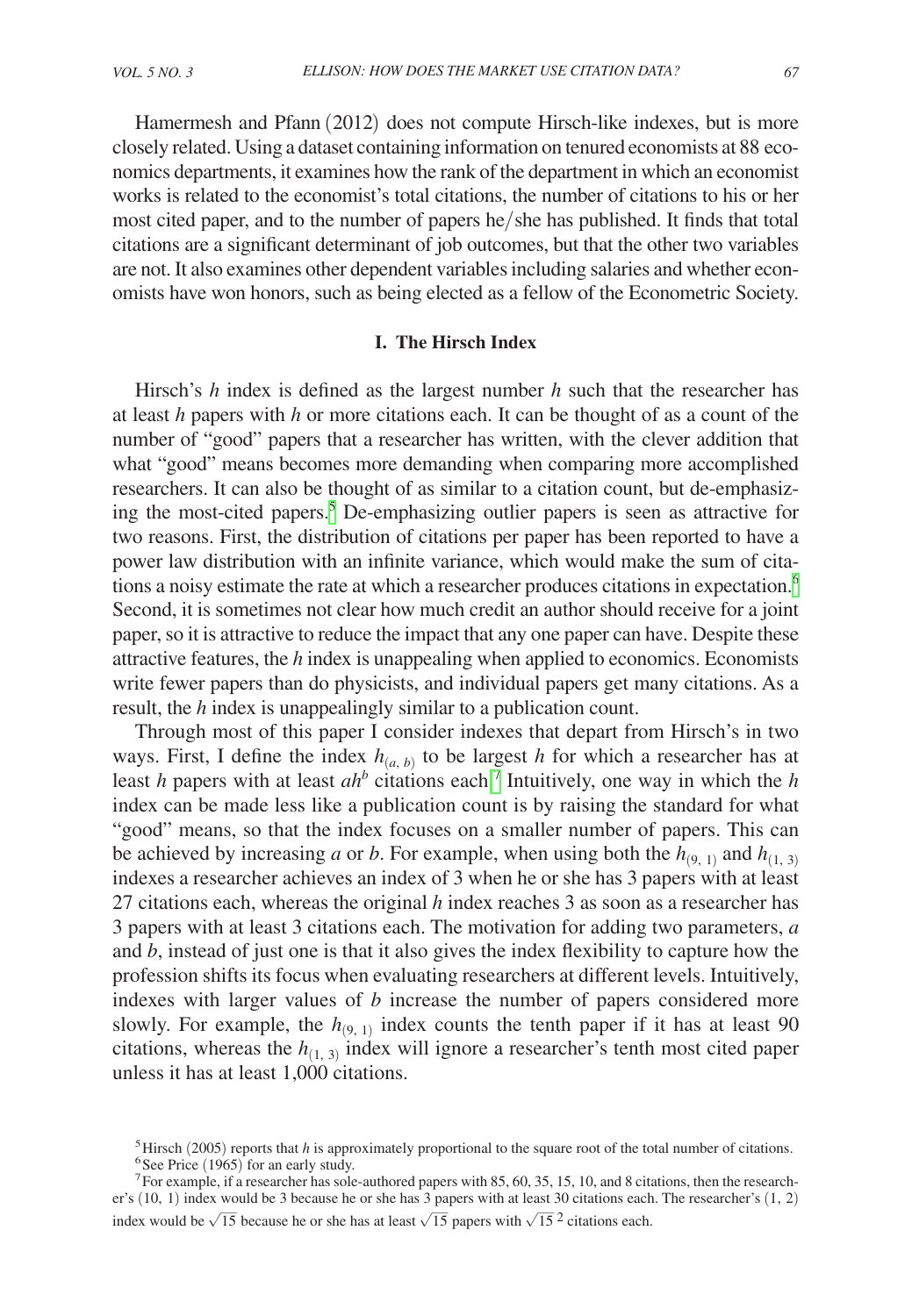A second way in which I depart from Hirsch's index is in the treatment of jointly authored papers. Hirsch (2005) proposed giving a researcher full credit for each paper on which he is listed as a coauthor even if the paper has dozens of authors. Usually, I will consider coauthorship-adjusted versions of the index in which an author only gets  $1/n$  credit for a paper with *n* authors.<sup>[8](#page-5-0)</sup> But later in the paper I will also consider a broader class that nests both Hirsch's full-credit model and the 1/*n* credit model. I define the  $h_{(a, b, c)}$  index to be the largest *h* for which a researcher has at least *h* papers with at least *ah<sup>b</sup>* citations each when one gives 1/*n<sup>c</sup>* for a paper with *n* authors. Here,  $c = 1$  corresponds to the  $1/n$  credit model and  $c = 0$  corresponds to giving full credit for each paper regardless of the number of authors. Early in the paper, however, I often omit the *c* parameter for readability. When omitted it should be understood to be 1.

#### **II. Data**

The dataset for this paper includes citation records of almost all faculty at the top 50 economics departments in the 1995 NRC ranking. Faculty lists were taken from the departmental websites in the fall of 2011. Information on rank and year of PhD were collected from departmental and individual websites. Citation data for each economist were collected from Google Scholar. The data include the the number of citations and the number of coauthors for up to  $100$  papers by each researcher.<sup>[9](#page-5-1)</sup> Economists were classified into 1 or more of 15 subfields primarily by mapping keywords appearing in descriptions of research interests on departmental or individual websites. Slightly less than half of economists are classified as working in a single field. The remainder are classified as working in multiple fields with the most common split being classified as two-thirds in one field (the one mentioned first in the description) and one-third in another. Two traditional fields (International and Econometrics) were divided into subfields because my impression from previous analyses of citations I have carried out at the paper-level suggest that there might be substantial differences.<sup>10</sup>

[Table](#page-6-0) 1 presents summary statistics for two samples: the "young-tenured" sample, which includes 513 tenured economists who earned their PhDs in 1987–2004; and the "full" sample, which includes 1,486 faculty members. The analyses in the first part examining which citation indexes are most aligned with labor market outcomes will mostly use the "young-tenured" sample, whereas the analysis in the final section will analyze the full sample. The average number of papers per author is capped at 100 by the data collection procedure. It is larger than what one would get from counting lines on authors' CVs in part because Google sometimes fails

<span id="page-5-0"></span> $8$ For example, if a researcher has coauthored papers with 85, 60, 35, 25, 15, 10, and 8 citations, then the researcher's (10, 1) index would be 2 because he or she has 2 "papers" (the first four each given one-half credit)

<span id="page-5-1"></span> $9$  More precisely, a page containing up to 100 references was downloaded by typing "au:"Firstname Lastname"" into the search box with advanced search parameters restricting the search to the "business, administration, finance, and economics" and "social sciences, arts, and humanities" subject areas. Some searches for which the first-name search seemed to miss papers were broadened to use just the first initial and some searches for which the first-name search included papers by another author were narrowed to also include a middle initial. A few authors for whom separating papers was difficult were dropped from the data. Most pages were downloaded on April 28–29, 2012.<br><sup>10</sup>Some results from these anaylses appear in Ellison (2002b, 2011).

<span id="page-5-2"></span>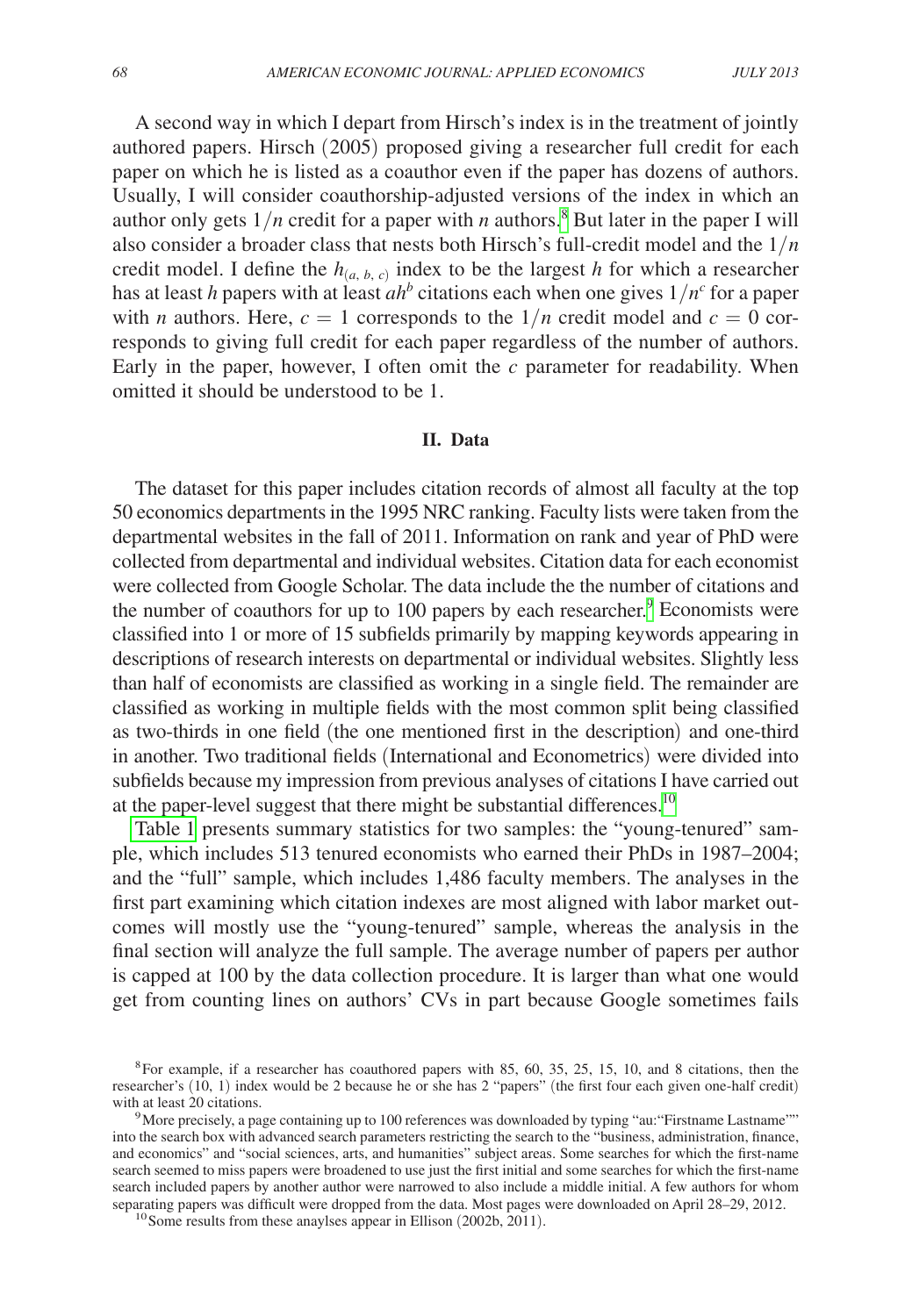<span id="page-6-0"></span>

| Variable                               | Mean                                           | <b>SD</b> | Min. | Max.    |  |  |  |  |  |  |
|----------------------------------------|------------------------------------------------|-----------|------|---------|--|--|--|--|--|--|
|                                        | Panel A. Young, tenured sample: 513 economists |           |      |         |  |  |  |  |  |  |
| YearsPostPhD                           | 16.7                                           | 5.2       | 8.0  | 25.0    |  |  |  |  |  |  |
| <b>NumPapers</b>                       | 72.0                                           | 25.3      | 8.0  | 100.0   |  |  |  |  |  |  |
| AvgAuthors                             | 2.2                                            | 0.3       | 1.2  | 3.1     |  |  |  |  |  |  |
| TotalCites(full)                       | 3,247                                          | 4,803     | 40.0 | 52,343  |  |  |  |  |  |  |
| TotalCites $(1/n)$                     | 1,793                                          | 2,603     | 20.5 | 28,551  |  |  |  |  |  |  |
| Count $> 10$                           | 17.1                                           | 12.5      | 1.0  | 60.0    |  |  |  |  |  |  |
| Count $>100$                           | 4.1                                            | 5.3       | 0.0  | 41.5    |  |  |  |  |  |  |
| $\boldsymbol{h}$                       | 20.6                                           | 11.7      | 3.0  | 79.0    |  |  |  |  |  |  |
| $h_{(1, 1, 1)}$                        | 14.0                                           | 8.0       | 2.0  | 54.3    |  |  |  |  |  |  |
| $h_{(15, 2, 1)}$                       | 2.7                                            | 1.0       | 0.9  | 7.5     |  |  |  |  |  |  |
| $h_{(90, 3, 1)}$                       | 1.3                                            | 0.4       | 0.5  | 3.0     |  |  |  |  |  |  |
| Panel B. Full sample: 1,470 economists |                                                |           |      |         |  |  |  |  |  |  |
| YearsPostPhD                           | 21.5                                           | 13.9      | 1.0  | 62.0    |  |  |  |  |  |  |
| <b>NumPapers</b>                       | 66.7                                           | 33.4      | 1.0  | 100.0   |  |  |  |  |  |  |
| AvgAuthors                             | 2.1                                            | 0.4       | 1.0  | 3.6     |  |  |  |  |  |  |
| TotalCites(full)                       | 4,550                                          | 8,699     | 0.0  | 120,561 |  |  |  |  |  |  |
| TotalCites $(1/n)$                     | 2,684                                          | 5,399     | 0.0  | 60,420  |  |  |  |  |  |  |
| Count $> 10$                           | 20.3                                           | 19.4      | 0.0  | 85.9    |  |  |  |  |  |  |
| Count $> 100$                          | 5.7                                            | 9.6       | 0.0  | 85.9    |  |  |  |  |  |  |
| $\boldsymbol{h}$                       | 22.0                                           | 18.0      | 1.0  | 100.0   |  |  |  |  |  |  |
| $h_{(1, 1, 1)}$                        | 15.6                                           | 12.9      | 1.0  | 85.9    |  |  |  |  |  |  |
| $h_{(15, 2, 1)}$                       | 2.6                                            | 1.5       | 0.3  | 9.8     |  |  |  |  |  |  |
| $h_{(90, 3, 1)}$                       | 1.2                                            | 0.5       | 0.2  | 3.5     |  |  |  |  |  |  |

Table 1—Summary Statistics for Author Database

to match different versions of a paper.<sup>11</sup> The average number of authors per paper understates the actual number of coauthors because in the period when we collected our data Google Scholar's display format often did not include all authors on papers with more than three authors.

The table also lists several citation related measures. The total citations variable is computed both giving full credit for each citation and giving 1/*n* credit for a citation to an *n*-authored paper. The variables giving the number of papers with at least 10 and 100 citations are computed under the 1/*n* counting system. The table also presents summary statistics for several Hirsch-like indexes. *h* is Hirsch's original index, which gives full credit for joint work. It has a mean of 20.6 in the young-tenured sample and  $22.0$  in the full sample.<sup>12</sup> The mean of about 20 illustrates the earlier informal comment that the *h* index becomes similar to a publication count. It is as if economists are judged on their twentieth most-cited papers. The  $h_{(1, 1, 1)}$  index is similar, but gives  $1/n$  credit for joint work. In practice the coauthorship adjustment tends to make it about two-thirds as large. Also listed are two Hirsch-like indexes that count many fewer papers for most authors and turn out to be more aligned with labor-market outcomes. The  $h_{(15, 2, 1)}$  index has a mean of 2.7 and a standard deviation of 1.0 in our

<span id="page-6-1"></span> $11$  Google is much better at matching different versions than other sources. Counts are also inflated because Google often includes items that appear not to be academic papers. Hirsch-like indexes, fortunately, ignore this tail of little-cited items.

<span id="page-6-2"></span> $12$ The minimum value of 1 in the full sample reflects that I depart slightly from the stated formula for authors with zero citations and instead treat them as having one paper with a single citation. This is done to avoid dropping such authors from "full-sample" calculations. Such authors are, however, always dropped in analyses that compare the performance of different Hirsch-like indexes.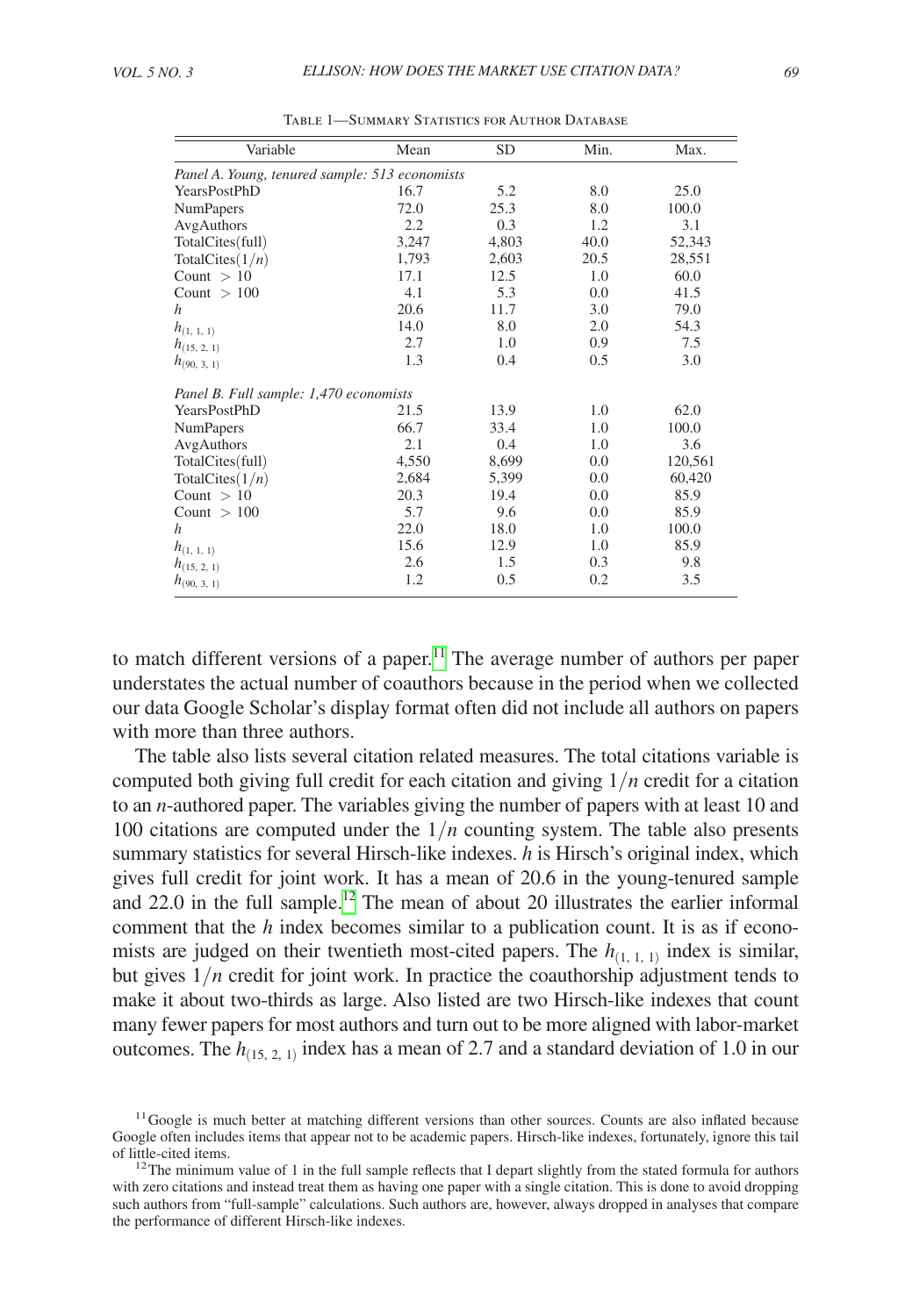young-tenured sample. Hence, one can think of applying this index roughly as evaluating most economists in the young-tenured sample on the basis of their three to eight most-cited papers. The  $h_{(90, 3, 1)}$  index has a focus that changes much less: in practice it assesses many young economists in terms of the citations to their second most cited paper and many senior economists on their third most cited paper.

# **III. Which Hirsch-Like Indices Predict Employment Patterns?**

In this section, I present estimates from two models examining which Hirsch-like models are most predictive of labor market outcomes. The first model uses a traditional ranking of an economist's department as the dependent variable. The second does not impose any a priori ranking; each department's quality is estimated as part of the model. I find that Hirsch-like indexes that count smaller numbers of papers are more aligned with labor market outcomes than the original Hirsch index. But there is no clear "winner," and a range of somewhat different Hirsch-like indexes perform approximately as well.

## A. *Estimates of an Ordered Probit Model Using NRC Rankings*

My first analysis uses the 1995 NRC rankings of the department at which each economist works as a proxy for the market assessment of an economist's quality. Note that the NRC rankings were conducted before most economists in my sample were at their current positions. Hence, the motivation for the use of the NRC rankings is that they may reflect persistent differences in departmental prestige/ resources that may have allowed the higher-ranked departments to attract or retain highly regarded faculty.

The analyses in this section use various Hirsch-like indexes to try to explain the NRC rank of the department in which an economist works. An economic motivation for the model would be to assume that economics departments share a "market" assessment  $q_i^*$  of economist *i* and to assume that

$$
q_i^* = q_i + \epsilon_i,
$$

where  $q_i$  is the true quality of the economist and  $\epsilon_i$  is an error term that could reflect biases or common errors in assessment, e.g., due to an economist having attended a less prestigious graduate school, having a powerful advocate, having turned out to be less promising than was thought at the time of his hiring, having written outstanding papers that were nonetheless rejected at top journals, etc. Suppose also that the true quality  $q_i$  is related to some Hirsch-like index  $h_{(a, b)}$  by

$$
q_i = \log \bigl( h_{(a,~b)i} e^{\mathbf{X}_i \Gamma} \bigr) + u_i,
$$

where  $h_{(a, b)i}$  is economist *i*'s Hirsch-like index;  $\mathbf{X}_i$  is a vector of controls; and  $u_i$  is another error term.

Suppose also that the labor market for economists is such that matching is perfectly assortative; the  $N_1$  economists with the highest market assessment  $q_i^*$  are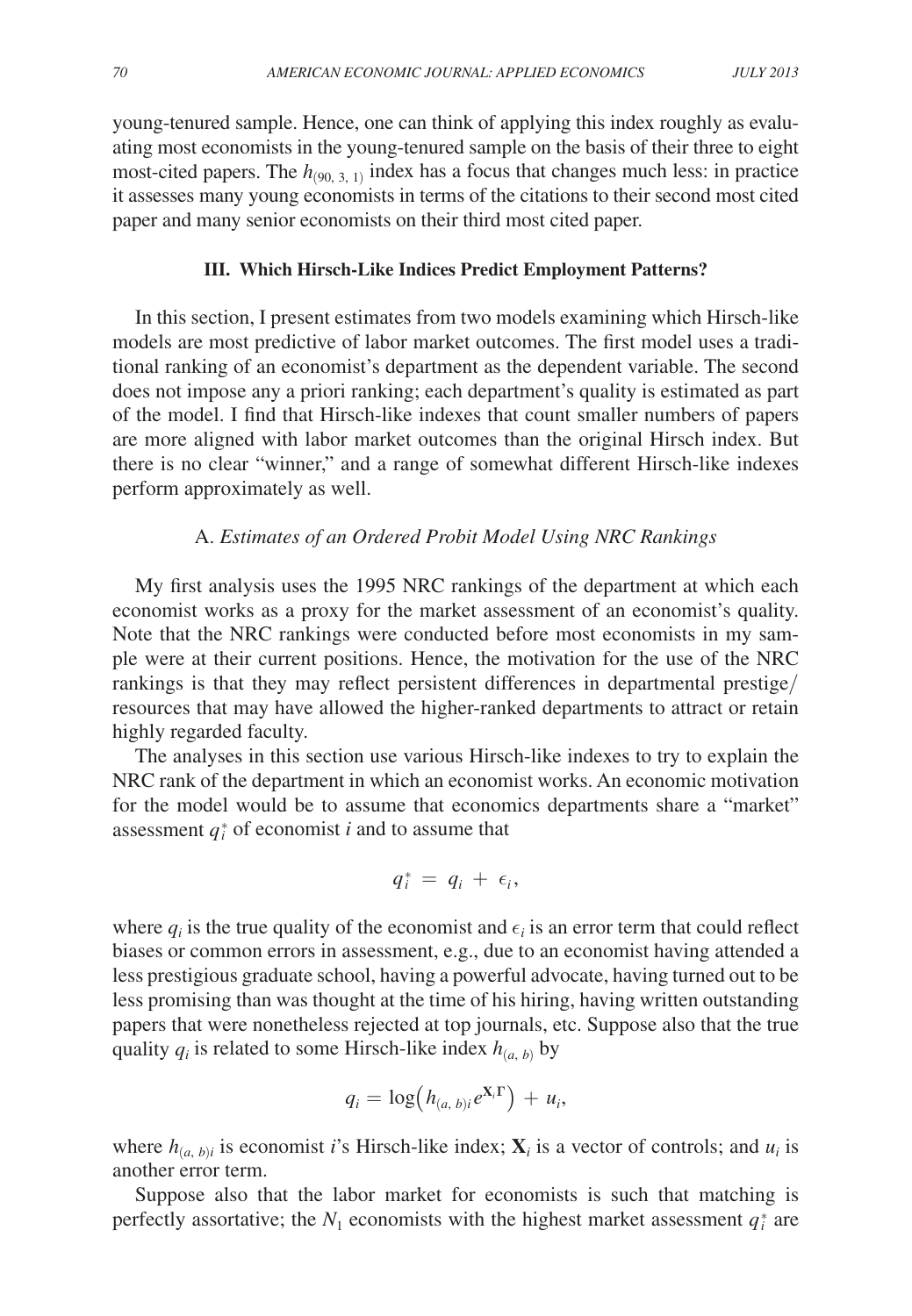in department 1, the next  $N_2$  are in department 2, and so on.<sup>13</sup> If the error terms  $u_i$  and  $\epsilon_i$  are independent of the **X**'s and  $h_{(a, b)}$  with their sum being normally distributed, then this model would correspond to the classic ordered probit model: economist *i* would work in department *j* if  $y_i^* \in [\mu_j, \mu_{j-1})$ , where

$$
\mathrm{y}^*_i = \log(h_{(a,\;b)i})\,+\,\mathbf{X}_i\boldsymbol{\Gamma}\,+\,\mathbf{u}_i\,+\,\epsilon_i
$$

is the unobserved attractiveness of the economist, and  $\Gamma$  and the thresholds  $\mu_j$  are parameters that can be estimated. In this model a motivation for estimating *a* and *b* and using the  $h_{(a, b)}$  index as a proxy for quality (rather than simply using the rank of the employing department) is that the Hirsch-like index is correlated with  $q_i$  and orthogonal to any systematic biases in the how the market assesses economists, i.e in the  $\epsilon$ 's, and, hence, might be appropriate for use in studies examining issues like discrimination.

We estimate this model on the sample of young, tenured economists. The vector **X***i* of controls includes a quadratic in years-post-PhD and estimated field effects for 15 subfields of economics.

To give a sense of how well different Hirsch-like indexes align with employment outcomes, the top panel of [Figure](#page-9-0) 1 graphs the maximized per observation log likelihood of this model when the quality measure is taken to be the Hirsch-like indexes  $h_{(a, b)}$  for  $a = 0.5, 1, 2, 5, 10, 15, \ldots$ , 100 and  $b = 1, 2, 3$ . The decision to focus on this set of  $(a, b)$  reflects in part that practitioners seem to prefer indexes involving round numbers. The results below also suggest that there would be little point in trying to instead derive precise estimates of *a* and *b*. A variety of somewhat different indexes provide similar fits, so the "best" *a* and *b* could vary greatly depending on the details of the sample chosen. The dashed line with circular marks graphs the likelihoods obtained with the  $h_{(a, 1)}$  indexes. The second data point from the left corresponds to the  $h_{(1, 1)}$  index.<sup>[14](#page-8-1)</sup> The fit of the model using this index is substantially worse than the fit of models that focus on fewer papers by using larger values of *a*. The likelihoods increase monotonically until  $a = 15$ . Beyond this the likelihood is fairly flat. The best fit is obtained with  $a = 75$ , but there are local maxima around 15 and 55, and differences in fit are such that 15, 20, 25 and all values from 55 to 90 would not be rejected at the 5 percent level in a likelihood ratio test. The similar fits are obtained with fairly different indexes: the  $h_{(15, 1)}$  index has a mean of 4.7, so, given the coauthorship adjustment, one can think of it as perhaps reflecting the citations of an economist's eighth or tenth most-cited paper; whereas the  $h_{(90, 1)}$  index has a mean of 1.8, and therefore may reflect citations to the third most-cited paper.

The solid line with square markers graphs the fit of models using  $h_{(a, 2)}$  indexes. They outperform the  $h_{(a, 1)}$  indexes throughout most of the range. The  $h_{(15, 2)}$  provides the best fit, but again we see that very different indexes also fit well with the  $h_{(95, 2)}$ , providing the third best fit among those graphed. The thin line with triangle markers graphs the fit of models using  $h_{(a, 3)}$  index. The  $h_{(60, 3)}$  index provides the

<span id="page-8-0"></span><sup>&</sup>lt;sup>13</sup>A variety of models with complementarities between worker quality and firm quality can produce such an outcome. 14The index is not exactly Hirsch's because it gives partial credit for jointly authored papers. In practice, most

<span id="page-8-1"></span>papers are coauthored so Hirsch's index is more similar to the  $h_{(2, 1)}$  index. In this dataset, a model using Hirsch's index would have a maximized per observation log likelihood of −3.623.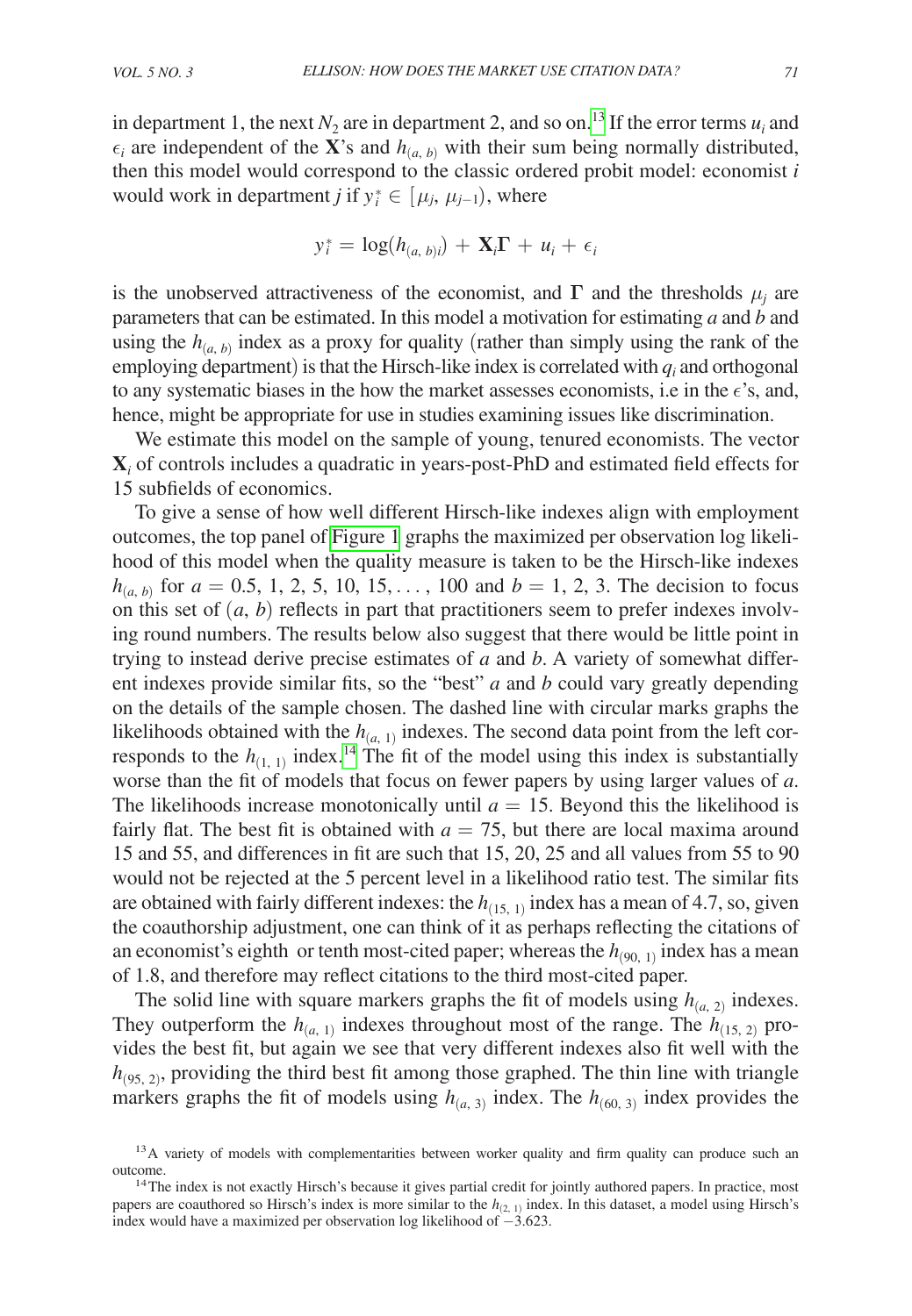

<span id="page-9-0"></span>

Likelihood of ordered probit model for various *h*(*a, b*)

Figure 1. Average log Likelihood of Models Using Different *h*(*a*, *<sup>b</sup>*)

best fit of any index considered and the difference between its likelihood and those of the  $h_{(a, 1)}$  index lets one reject the  $b = 1$  restriction at the 1 percent level. This index has a mean of 1.4.

To summarize, one main conclusion is that Hirsch-like indexes with larger *a* and/ or *b* are substantially more aligned with employment outcomes than the original Hirsch index. A second conclusion is that similar fits can be obtained using a fairly broad range of indexes.

An obvious limitation of the method of this section is that it assumes that the 1995 NRC rankings of departments are perfectly aligned with the market's assessment of researchers' contributions. These ratings are quite old by now, even in 1995 they were not designed solely to reflect research contributions, and in a world where economists and schools have idiosyncratic preferences, it is unrealistic to assume that any ranking of departments is perfectly aligned with how the market would assess economists.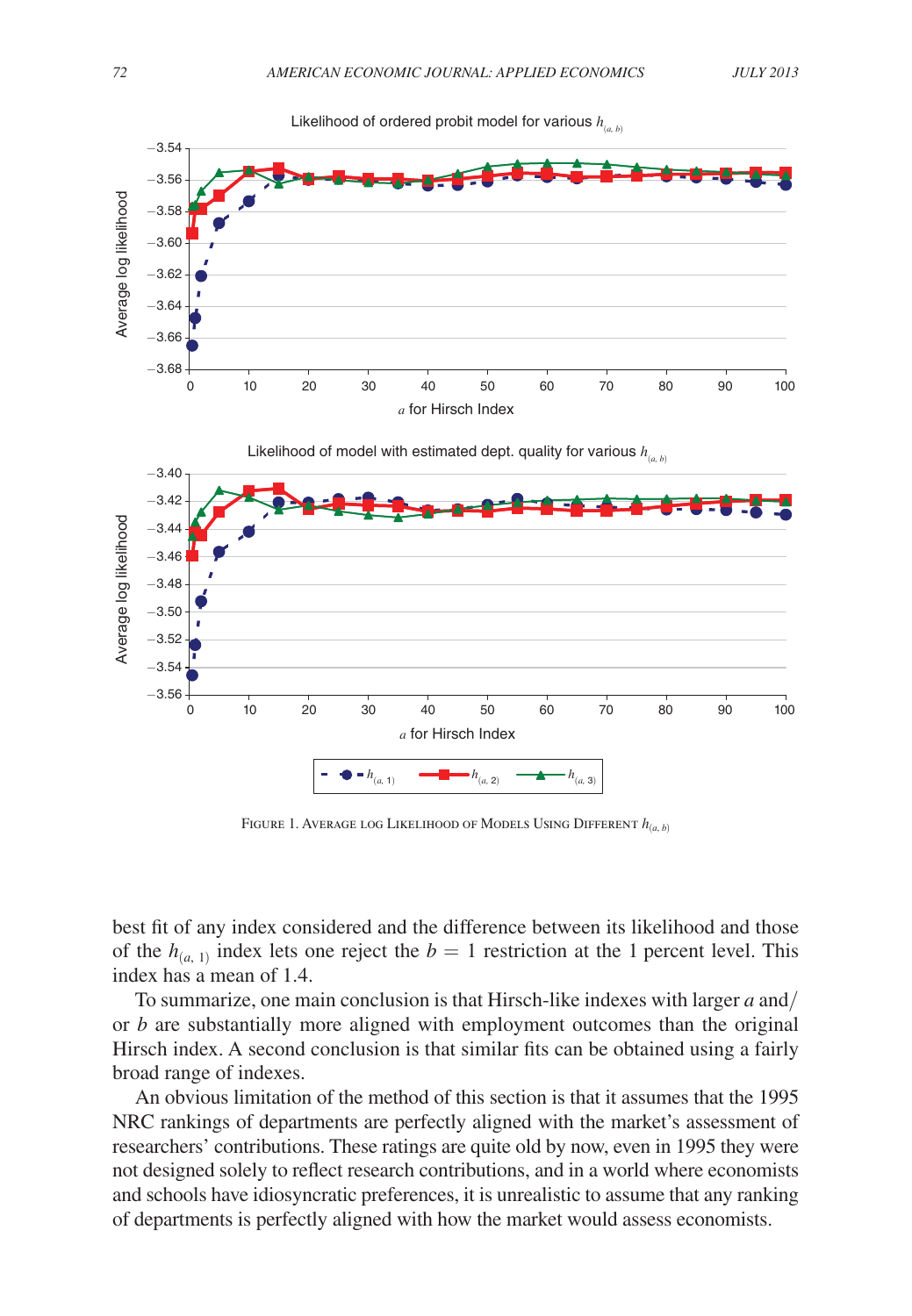## B. *Estimates with Estimated Department Quality*

My second analysis does not employ any a priori information about rankings of different economics departments. Instead, it treats each department's quality as unobserved and uses a discrete choice model to simultaneously estimate which index the market is using and how departments should be ranked.

To motivate the model suppose that the utility that economist *i* would receive if employed at school *j* is

$$
u_{ij} = \alpha_{0j} + \alpha_1 w_{ij} + \epsilon_{ij},
$$

where  $\alpha_{0j}$  is a preference common across economists;  $w_{ij}$  is the attractiveness of the wage (and nonwage) offer department *j* would make to *i*; and  $\epsilon_{ii}$  is an idiosyncratic preference. Suppose also that the attractiveness of the offer that school *j* would make to economist *i* is

$$
w_{ij} = \overline{w}_j + \delta_j \log(q_i) + \eta_{ij},
$$

where  $\overline{w}_j$  reflects the average offer by department *j*;  $q_i$  is the market's assessment of the quality of economist *i*;  $\delta_j$  reflects both department *j*'s monetary willingness-topay for quality and indirect benefits that it can provide to an economist of quality  $q_i$  due to department characteristics like visibility, student quality, etc.; and  $\eta_{ij}$  is another idiosyncratic preference. Finally, suppose that the market assessment of economist *i* is given by a Hirsch-like index adjusted for age and field differences:

$$
q_i = h_{(a,\;b)i} e^{\mathbf{X}_i\boldsymbol{\Gamma}_.15}
$$

In this model, departments have idiosyncratic preferences across economists and economists have idiosyncratic preferences across schools. Knowing where an economist works will not reveal the economist's quality for two reasons. Economists are not perfectly sorted into departments by quality, and no ranking of departments is assumed to be known. But there will be partial sorting with high *q* economists being relatively more likely to take jobs in high  $\delta$  departments and low  $q$  economists being relatively more likely to take jobs in low  $\delta$  departments.

If one assumes that the weighted sum  $\epsilon_{ii} + \alpha_1 \eta_{ii}$  of the two idiosyncratic taste shocks is independent of the **X**'s and of the Hirsch index, and that it has a type 1 extreme value distribution, then the model's prediction for the probability that economist *i* will work in department *j* takes on a simple and intuitive form:<br>
Prob  $\{y_{ij} = 1 | \mathbf{X}_i, h_{(a, b)i}\} = \frac{e^{\beta_{0j} - \beta_1 d_{ij}}}{\sum_{j$ omist *i* will work in department *j* takes on a simple and intuitive form:

$$
\mathrm{Prob}\{y_{ij}=1|\mathbf{X}_i,\,h_{(a,\,b)i}\}=\frac{e^{\beta_{0j}-\beta_1d_{ij}}}{\sum_{j'}e^{\beta_{0j'}-\beta_1d_{ij'}}},
$$

<span id="page-10-0"></span><sup>&</sup>lt;sup>15</sup>Note (unlike in the ordered probit model) I assume here that the market assessment is exactly a Hirsch-like index rather than being the sum of the Hirsch index and a noise term. A noise term could be added, but the probabilities would then no longer have a simple logit form.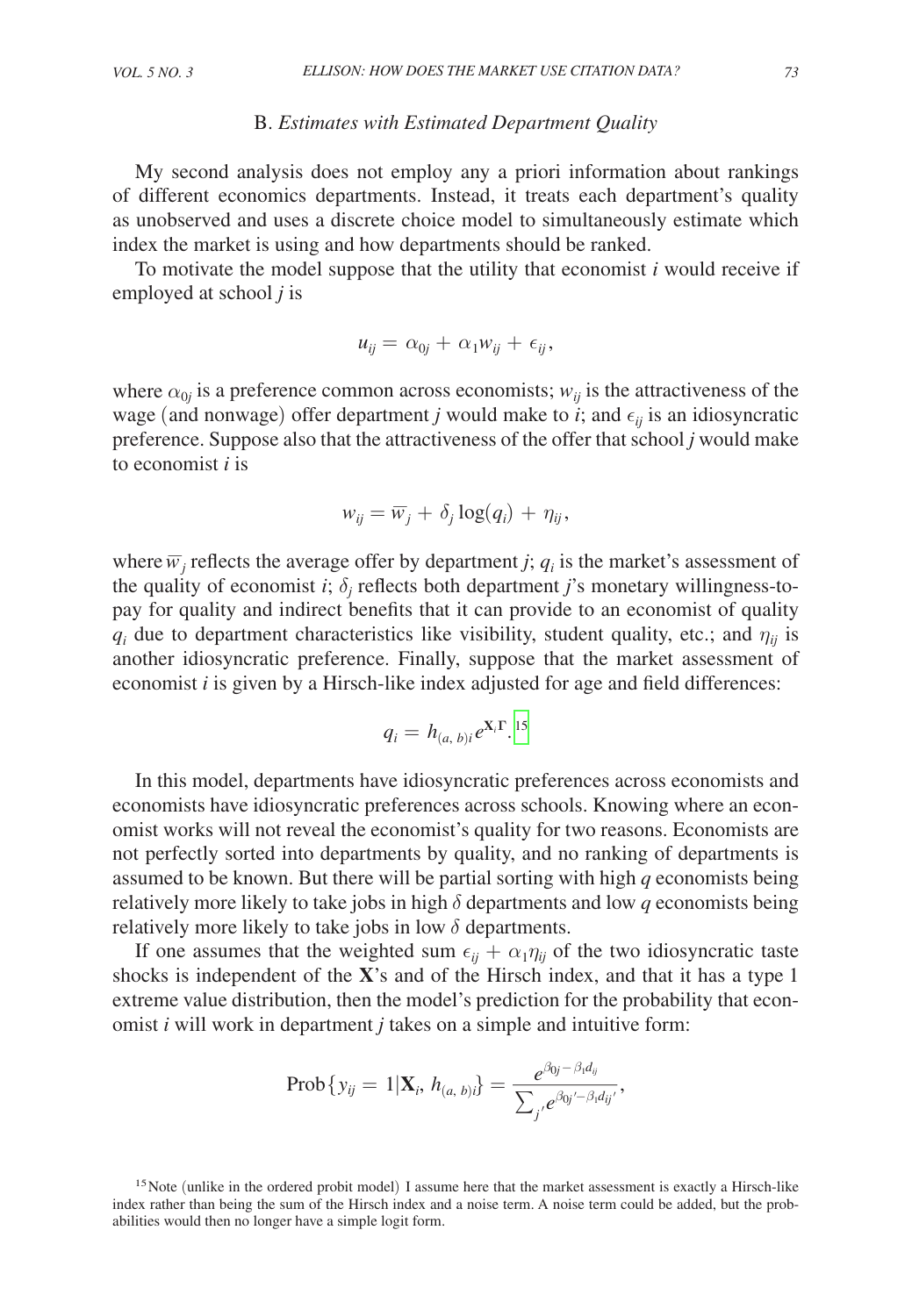where  $d_{ij}$  is a measure that can be thought of as reflecting the mismatch between economist *i* and department *j*,

$$
d_{ij} = \big(\delta_j - (\log\,(h_{(a,\,b)i})\,+\,{\bf X}_i\boldsymbol{\Gamma})\big)^2;
$$

and  $\beta_{0j}$  and  $\beta_1$  are constants.<sup>[16](#page-11-0)</sup> In this model, a motivation for estimating *a* and *b* and using  $h_{(a, b)}$  is that the  $h_{(\hat{a}, \hat{b}), i}$  is an estimate of the labor market's assessment of a researcher that can be constructed without having any a priori ranking of departments, and that can be superior to using rank-of-employing-department as a proxy because employment also reflects idiosyncratic preferences.

I again estimate this model by maximum likelihood on the sample of 513 young, tenured economists. The parameters to be estimated are the quality-related department dummies δ*<sup>j</sup>* for each of the 50 departments, controls **Γ** consisting of a quadratic in years-post-PhD and field dummies for 15 fields, and the  $\beta$ s. To limit the number of parameters to be estimated I assume that  $\beta_{0j} = \beta_0 \log(N_j)$ , where  $N_j$  is the number of economists in the dataset who are observed to work in department *j* and estimate a single parameter  $\beta_0$ , rather than estimating 50 additional dummies.<sup>[17](#page-11-1)</sup>

The dashed line with circular marks in the lower panel of Figure 1 graphs the maximized per observation log likelihood obtained by estimating the model using various  $h_{(a, 1)}$ . The pattern is similar to that obtained from the ordered probit model. The  $h_{(1, 1)}$  index (which again is the second point from the left) performs much worse than indexes with larger  $a$ .<sup>18</sup> The best fit  $h_{(a, 1)}$  model is obtained with  $a = 30$ , and likelihood is not quite as flat as that of the ordered probit model with only *a*'s from 15 to 35, and 55 being close enough to avoid rejection at the 5 percent level.

The solid line with square markers again graphs the likelihoods of models using  $h_{(a, 2)}$  indexes. The  $h_{(15, 2)}$  provides the best fit of any of the indexes in the graph. The improvement in likelihood relative to the best-fit  $h_{(a, 1)}$  index is sufficient to reject the  $b = 1$  restriction at the 5 percent level. The  $h_{(15, 2)}$  index has a mean of 2.7 in this sample and a standard deviation of 1, so one can think of it as roughly similar to judging young, tenured economists on the quality of their third to eighth most cited paper. Another observation from the ordered probit model that carries over to this model is that a fairly broad range of models work comparably well. The  $h_{(90, 3)}$ index provides the seventh-highest likelihood of the indexes considered here. Recall that this index has a mean of 1.26 and a standard deviation of 0.36 so it is evaluating most economists in the sample on their second- or third-most-cited paper.

The main reason why ostensibly very different indexes can both be comparably aligned with labor market outcomes is that they are very highly correlated. The indexes could in theory be very different, but in practice economists who have a few extremely highly cited papers tend to also have a number of fairly highly cited papers, and vice versa. In the young-tenured sample, the correlation between the  $h$ <sub>(15, 2)</sub> and  $h$ <sub>(90, 3)</sub> indexes is 0.94. If we restrict to the much more homogeneous

<span id="page-11-0"></span><sup>&</sup>lt;sup>16</sup>In terms of the primitives of the model, the constants are  $\beta_{0j} = \alpha_{0j} + \alpha_1 \overline{w}_j + \frac{1}{2} \alpha_1 \delta_j^2$ 

<span id="page-11-2"></span><span id="page-11-1"></span>

<sup>&</sup>lt;sup>17</sup>By construction, the estimated  $\beta_0$  will be very close to one.<br><sup>18</sup> Hirsch's original index without a coauthorship adjustment is better than the *h*<sub>(1, 1)</sub> index, but a little worse than the  $h_{(2, 1)}$  index with a per observation log likelihood of  $-3.500$ .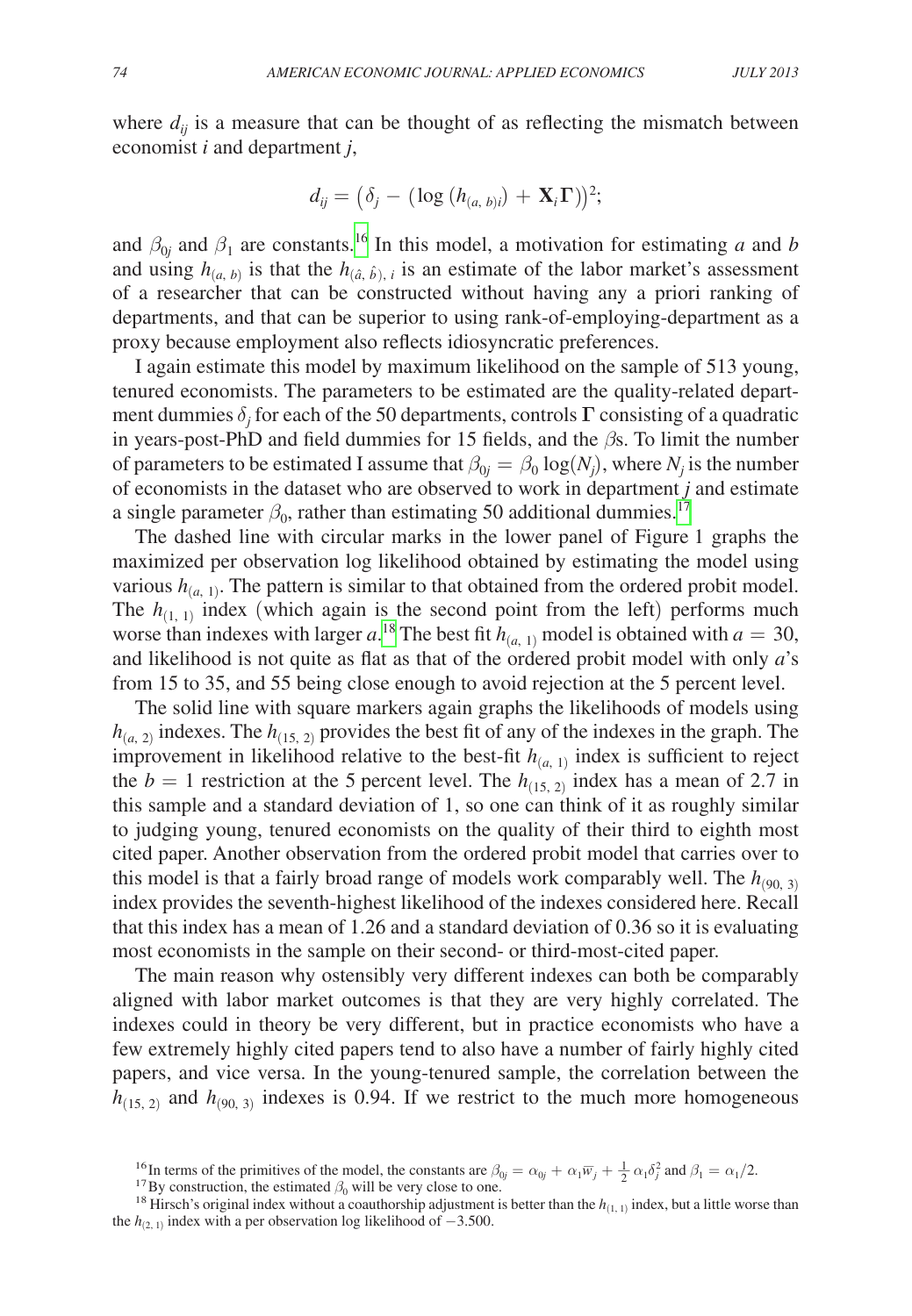sample of 61 tenured economists at top ten schools with 1987–1995 PhDs, the correlation is still 0.89.

The maximized likelihood of this model is greater than that of the ordered Probit model. This reflects that some departments with low NRC rankings have relatively high average Hirsch indexes, and vice versa. But estimated department qualities do end up being highly aligned with NRC rankings. For example, in the model using the  $h_{(15, 2)}$ index, the ten departments with the highest estimated  $\hat{\delta}_j$  are, in order, Harvard University, Massachusetts Institute of Technology, Princeton University, Stanford University, University of California at Berkeley, University of Chicago, Northwestern University, Columbia University, University of Minnesota, and Johns Hopkins University, and the correlation between the 50 estimated  $\hat{\delta}_j$  and the 1995 NRC ratings is 0.80.

# **IV. Performance of Hirsch-Like Indexes**

The Hirsch index has attracted an extraordinary amount of attention. For example, Prathap (2010) says

*The h index* (*Hirsch* 2005) *has rapidly captured the imagination of scientometricians and bibliometricians to such an extent that one can now divide the history of the subject virtually into a pre-Hirsch and a post-Hirsch period.*

Presumably, this excitement reflects a hope that the Hirsch-index is a sufficient advance on existing techniques so as to allow many new analyses of scientific research and of academia. In this section, I explore two questions related to the question of whether the Hirsch index is a great advance.

A. *Is the Hirsch Index a One-Size-Fits-All Index?*

Part of the appeal of the Hirsch index is that it adjusts its focus in a seemingly natural way when comparing researchers at different levels or different stages of their career. For example, a young researcher's  $h_{(15, 2)}$  index advances from 0.5 to 1.0 when he or she goes from having some paper with four citations to having 1 sole-authored or 2 coauthored papers with at least 15 citations each. But when applied to distinguished senior researchers, who typically have indexes around 3 or 4, the index essentially ignores all papers with fewer than 100 citations, and instead focuses on the researcher's 5 to 10 most important papers. An index that is appropriate in a range of situations is appealing because it could facilitate broad-ranging studies examining researchers at different stages of their careers and across a wide range of institutions.

Although the way in which Hirsch-like indexes change when applied to researchers at different levels seems natural, whether any single Hirsch-index can actually capture how the market assesses researchers at different levels is an empirical question. In this section, I present related evidence by examining whether different Hirsch-like indexes work better on different subsamples.

First, I reestimated the model of Section IIIB (the model with estimated department qualities) on two subsamples defined by the NRC rank of the departments: one subsample is departments ranked 1 to 25 and the other is departments ranked 26 to 50. To avoid cluttered figures, I will present results here just for indexes with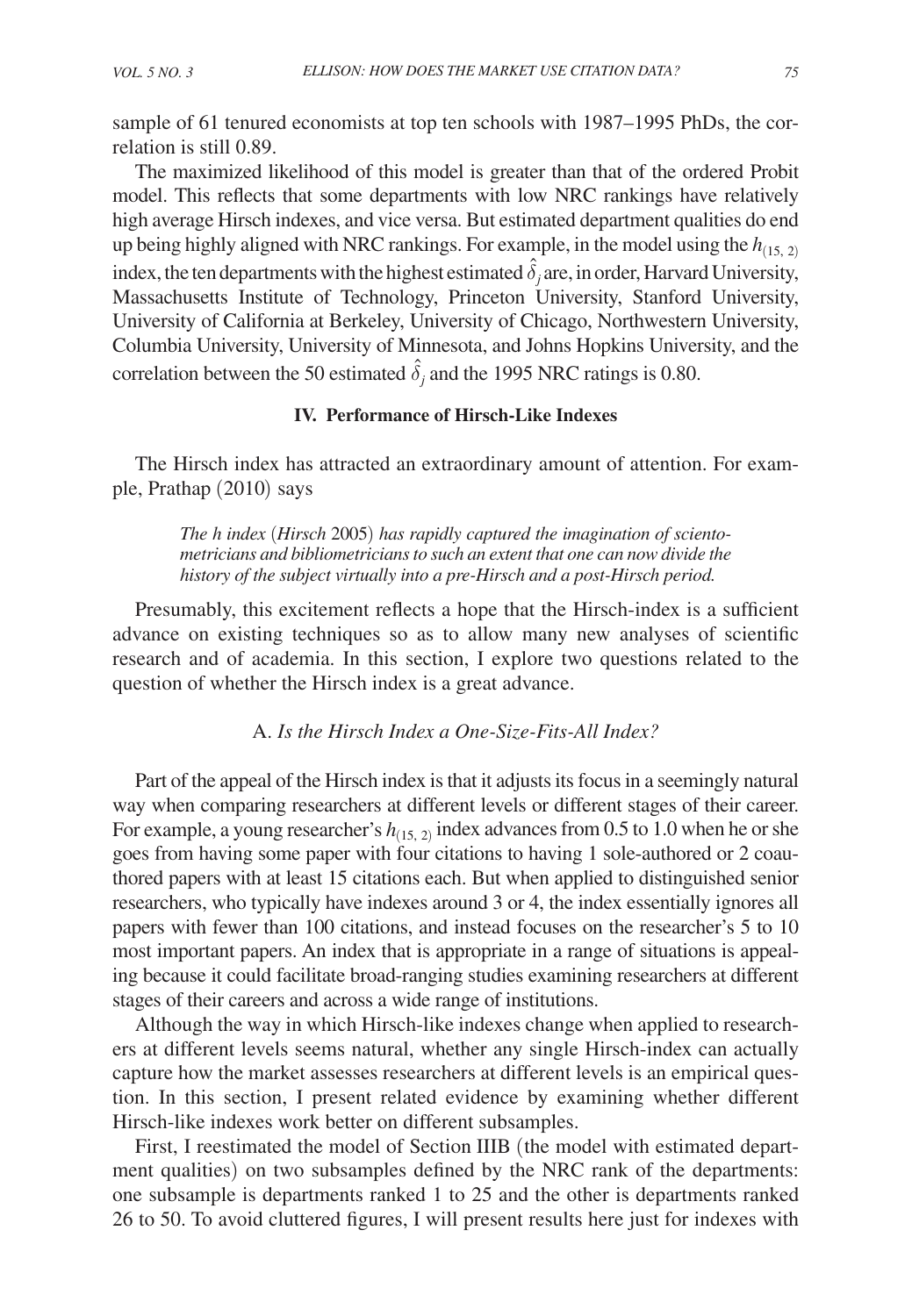

Figure 2. Average log Likelihood of Models Using *h*(*a*, <sup>2</sup>) Indexes on Different Subsamples

 $b = 2$ . The top panel of Figure 2 graphs the estimated log likelihoods from models using  $h_{(a, 2)}$  indexes as *a* ranges from 0.5 to 100. (Recall that the  $h_{(15, 2)}$ -based model provided the best fit in the full sample.) The lower curve, estimated on the sample of economists at NRC 1–25 departments, is maximized at  $a = 55$ . But the improvement in fit going from the  $h_{(15, 2)}$  index to the  $h_{(55, 2)}$  index is not significant at the 5 percent level. The upper curve, estimated using data on economists at NRC 26–50 departments, is maximized at  $a = 15$ . Hence, it appears that the  $h_{(15, 2)}$  could be regarded as a reasonable measure to use in both sets of schools. It should be noted that differences between the two sets of schools are not so great. The mean value of the  $h_{(15, 2)}$  index is 3.0 in the NRC 1–25 sample and 2.2 in the NRC 26–50 sample.

Second, I reestimated the model on four samples of economists at different career stages. The top two lines in the lower panel of Figure 2 present estimated likelihoods for the younger and older halves of the original young senior sample: the top line uses the 255 tenured economists with PhDs from 1996–2004; and the second uses the 258 tenured economists with PhDs from 1987–1995. A somewhat odd result is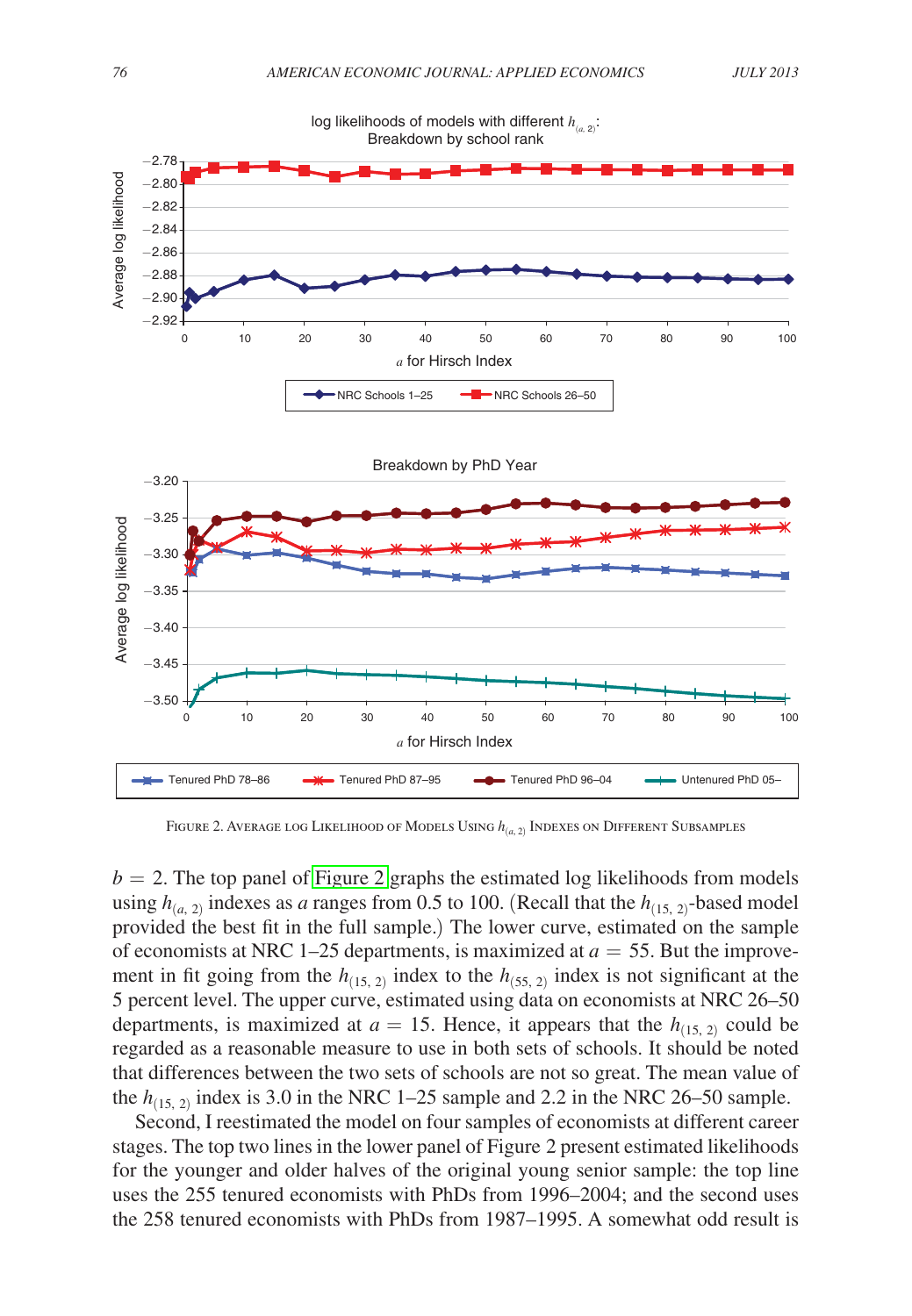that within each subsample the best fit is obtained using the largest value of *a,* and in each case, the increase in fit relative to  $h_{(15, 2)}$  is significant at the 5 percent level. This is not inconsistent with the fact that the  $h_{(15, 2)}$  provides the best fit in the full sample because the school dummies and field effects are separately estimated on each subsample and the two sets of estimates are fairly different; the correlation between the two sets of estimated school dummies is just 0.65 and the correlation between the two sets of field effects is just 0.38.

The figure also graphs comparable log-likelihoods obtained by reestimating the model on older and younger cohorts than those analyzed so far. The assumptions used to justify the model are more problematic in these samples—the model assumes that job offers reflect the market's assessment of each economist and that market assessments are perfectly aligned with the current Hirsch-index—but it still may be useful to see which Hirsch-like indexes most align with employment outcomes. The third line from the top in the graph, marked by squares, corresponds to the next older cohort: 302 tenured economists who received their PhDs from 1978–1986. The lowest line reports log likelihoods from estimating the model on younger economists: 315 untenured economists at these departments with PhDs from 2005 or later. Citation levels in the two populations are quite different: the mean  $h_{(15, 2)}$  index is 3.5 in the older sample and 1.0 in the younger sample. In the older sample the best fit is obtained with the  $h_{(5, 2)}$  index. The  $h_{(15, 2)}$  index provides the second-best fit among the indexes shown, and the difference in likelihood is not significant at the 5 percent level. One would expect it to be more difficult to use citations to explain employment outcomes for very young economists—most have very few citations and indeed the fit of this model is substantially worse. The best fit is obtained using the  $h_{(20, 2)}$  index. Again, the fit is not significantly better than that of the  $h_{(15, 2)}$  index.

In summary, a single Hirsch-like index can perform reasonably well across a range of departments and age cohorts, although one might want to choose a somewhat different index for some applications.

# B. *Is the Hirsch Index a Revolutionary Advance in Scientometrics?*

Informal arguments for the Hirsch index often emphasize that an advantage relative to traditional citation counts is that the latter can be heavily influenced by a researcher's most cited paper and can therefore become a very noisy measure of quality. But whether the way the Hirsch index avoids this problem actually makes it a more powerful tool than old-fashioned citation counting is again an empirical question. To examine this issue I reestimated the model of Section IIIB using 1 + *TotalCites* in place of the  $h_{(a, b)}$  index.<sup>[19](#page-14-0)</sup>

The first row o[f Table](#page-15-0) 2 reports estimated log likelihoods from estimating three models with estimated department qualities on our standard sample of 513 young, tenured economists: one using 1 + *TotalCites*, one using Hirsch's (2005) original *h*, and one using the  $h_{(15, 2)}$  index. A comparison of the first two columns indicates that using Hirsch's index instead of a citation count would not be a revolutionary

<span id="page-14-0"></span><sup>&</sup>lt;sup>19</sup>This count gives  $1/n$  credit for citations to *n* authored papers. Due to the data collection procedure it includes at most the 100 most-cited papers of each author.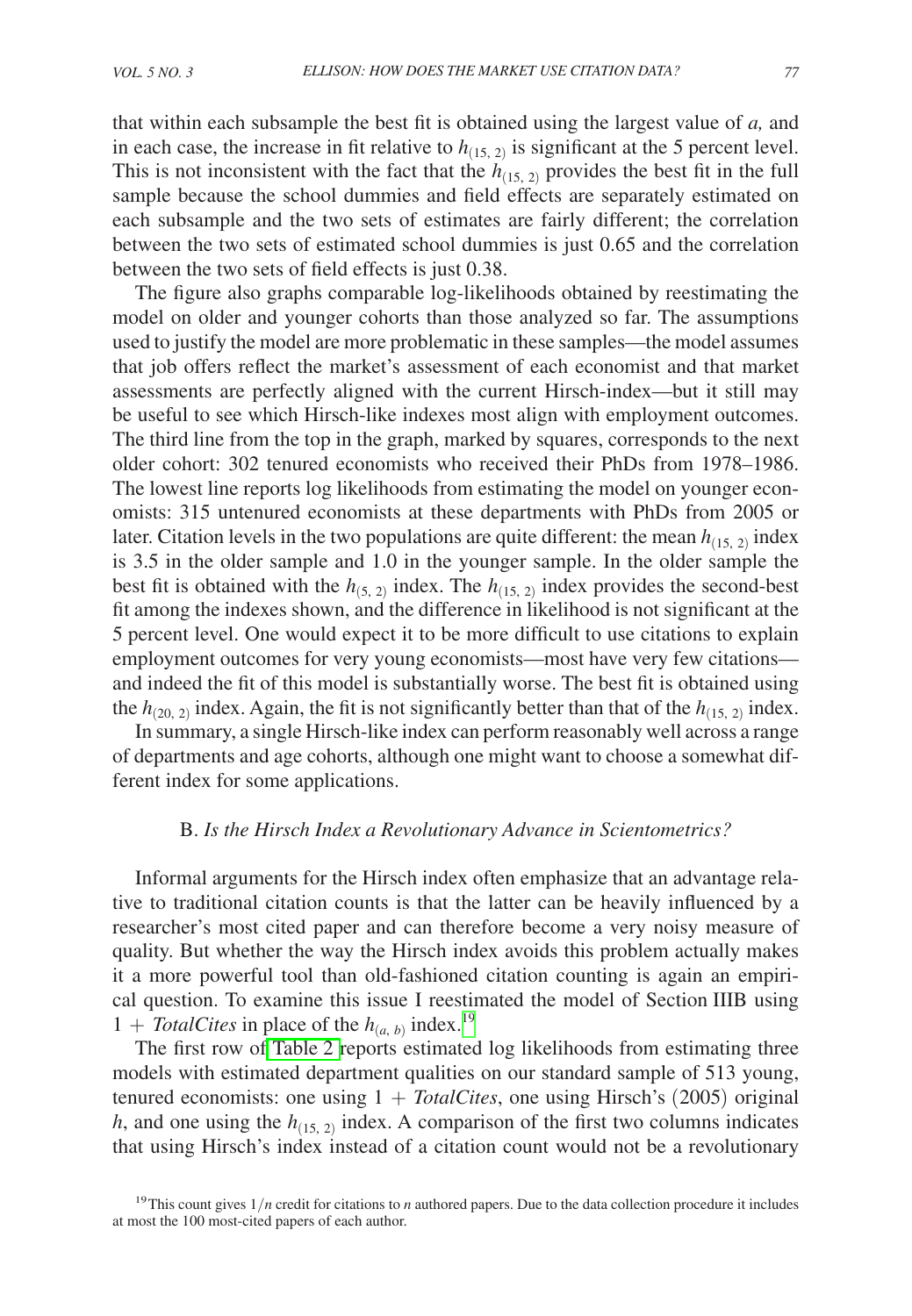<span id="page-15-0"></span>

|                        | Maximized log likelihood using each citation index |         |               |  |  |  |
|------------------------|----------------------------------------------------|---------|---------------|--|--|--|
| Sample                 | $1 + TotalCites$                                   | h       | $h_{(15, 2)}$ |  |  |  |
| Standard young tenured | $-3.43$                                            | $-3.50$ | $-3.41$       |  |  |  |
| NRC 1-25               | $-2.88$                                            | $-2.91$ | $-2.88$       |  |  |  |
| NRC 26-50              | $-2.80$                                            | $-2.79$ | $-2.78$       |  |  |  |
| Tenured PhD 1978-1986  | $-3.33$                                            | $-3.39$ | $-3.30$       |  |  |  |
| Tenured PhD 1987-1995  | $-3.28$                                            | $-3.37$ | $-3.28$       |  |  |  |
| Tenured PhD 1996-2004  | $-3.25$                                            | $-3.32$ | $-3.25$       |  |  |  |
| Untenured PhD 2005-    | $-3.50$                                            | $-3.51$ | $-3.46$       |  |  |  |

Table 2—Comparison of Fits Obtained with Traditional and Hirsch-Like Citation Measures

advance; it would be taking a substantial step backward. The next column, however, illustrates that Hirsch's index does advance the field in the sense a suitable Hirschlike index does have more explanatory power. The result does not hinge on a precise fine-tuning of the Hirsch-like index. Models using the  $h_{(a, 2)}$  index outperform the *TotalCites* model for all but one of the *a*'s from 10 to 100 that I have tried. Note also that even if the advantage is not so large in magnitude, this does not mean that the Hirsch-like index is not a powerful tool. It may be that traditional citation counting was underappreciated.

To investigate the source of advantage/disadvantage further, the remaining rows of Table 2 report log likelihoods on the subsamples discussed above. The breakdown by the NRC rank of the department indicates that the  $h_{(15, 2)}$  index is not superior to the old-fashioned measure when applied to young, tenured economists in top 25 departments.<sup>[20](#page-15-1)</sup> The  $h_{(15, 2)}$  index does perform better than *TotalCites* on the schools with NRC ranks from 26 to 50. The Hirsch-like index's reduced sensitivity to outliers may be a more desirable feature in this sample. Indeed, even the original Hirsch index outperforms the *TotalCites* measure in this sample.

The next four rows show breakdowns by PhD year. Here, the  $h_{(15, 2)}$  index outperforms the the *TotalCites* measure in all age groups. The advantage is nonmonotonic, being largest in the oldest and youngest cohorts considered and very small in the middle two cohorts.

#### **V. How Does the Market Treat Jointly Authored Work?**

In the models estimated so far I have maintained the assumption that authors get 1/*n* credit for *n*-authored papers. In some applications using indexes that credit work in other ways seems unwise, e.g., if a research assessment exercise gave greater than 1/*n* credit to *n*-authored papers, then departments could boost their ranking by encouraging faculty to add each other as coauthors. But it is far from clear that the market does give 1/*n* credit to *n*-authored papers. How the market treats jointly authored work is a practically important question because it should impact researchers' choices of projects and thereby affect the aggregate productivity of the profession. In addition to this academic motivation, examining how the market treats

<span id="page-15-1"></span><sup>&</sup>lt;sup>20</sup>In this subsample the *TotalCites* model outperforms the *h*<sub>(15, 2)</sub> index model (−2.875 versus −2.879) and also outperforms the almost all of the  $h_{(a, b)}$  models I have estimated.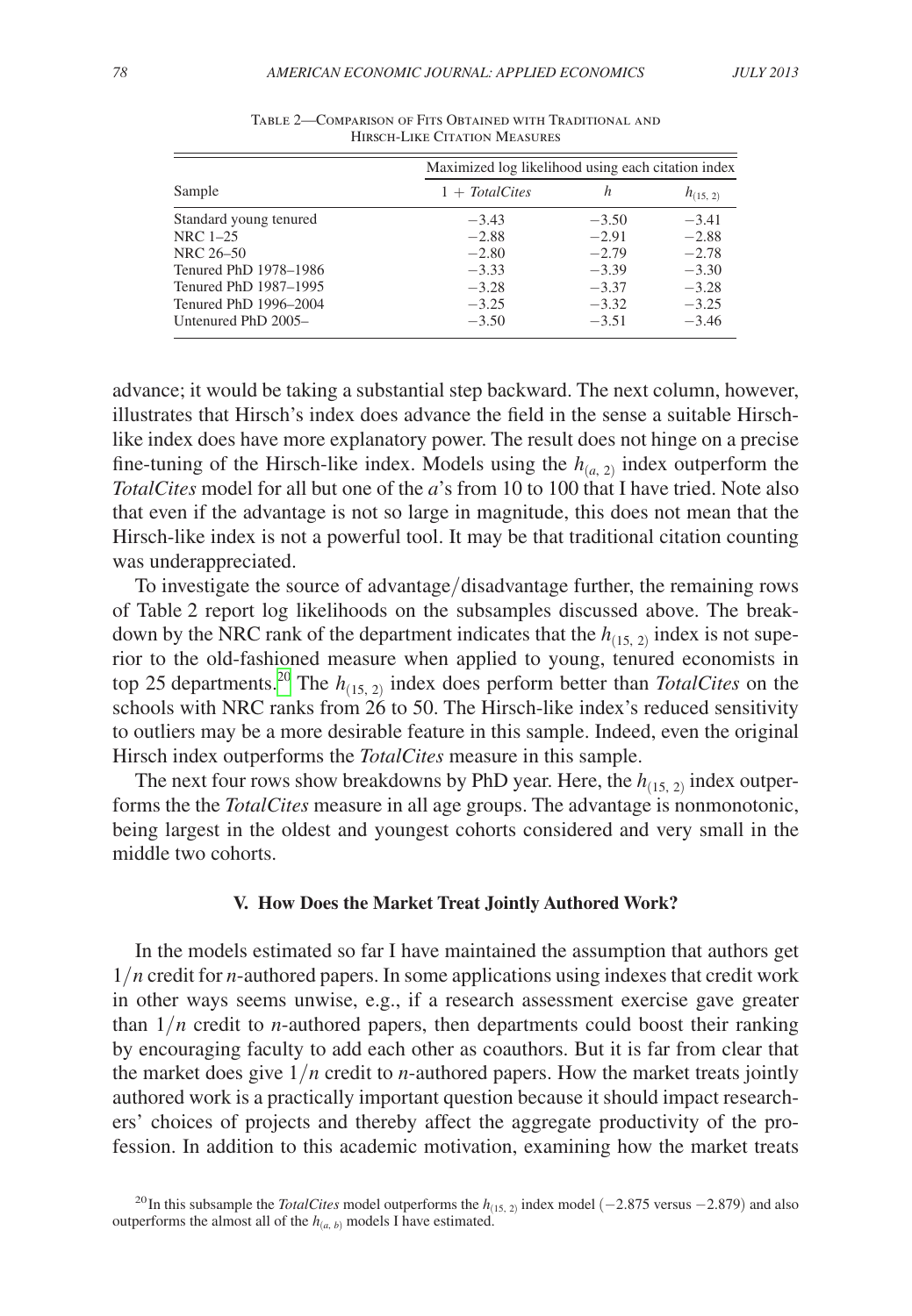|                       |          |            | Maximized log likelihood using best $h_{(a, b, c)}$ index |            |          |  |
|-----------------------|----------|------------|-----------------------------------------------------------|------------|----------|--|
| Sample                | $c=0$    | $c = 0.25$ | $c = 0.50$                                                | $c = 0.75$ | $c=1$    |  |
| Standard              | $-3.413$ | $-3.406$   | $-3.409$                                                  | $-3.407$   | $-3.410$ |  |
| NRC 1-25              | $-2.852$ | $-2.854$   | $-2.856$                                                  | $-2.865$   | $-2.874$ |  |
| NRC 26-50             | $-2.782$ | $-2.780$   | $-2.780$                                                  | $-2.781$   | $-2.783$ |  |
| Tenured PhD 1978-1986 | $-3.300$ | $-3.296$   | $-3.295$                                                  | $-3.291$   | $-3.292$ |  |
| Tenured PhD 1987-1995 | $-3.251$ | $-3.251$   | $-3.256$                                                  | $-3.262$   | $-3.262$ |  |
| Tenured PhD 1996-2004 | $-3.215$ | $-3.216$   | $-3.216$                                                  | $-3.212$   | $-3.223$ |  |
| Untenured PhD 2005-   | $-3.477$ | $-3.466$   | $-3.453$                                                  | $-3.446$   | $-3.448$ |  |

Table 3—Comparison of Fits Obtained with Different Coauthorship Adjustments

coauthored work shares the practical motivations of our other analyses. In some applications, such as in studies in which a citation index is being used as a proxy for the market's assessment of a researcher, one would want to weight multiauthored papers differently if the market did so.

To investigate how the market treats multi-authored papers I consider here a further generalization of the Hirsch index. I define  $h_{(a, b, c)}$  to be the largest number *h* such that a researcher has at least  $h$  papers with at least  $ah^b$  citations each when *n*-authored papers are counted as  $1/n<sup>c</sup>$  of a paper. Note that this index with  $c = 1$ corresponds to the  $1/n$  -credit model that we have used so far, and that  $c = 0$  corresponds to giving each author full credit for a multiauthored paper. Values of *c* between 0 and 1 give researchers more than  $1/n$  but less than full credit for jointly authored papers. For example, when  $c = 0.5$  a researcher is given 0.71 credit for a coauthored paper and 0.58 credit for a three-authored paper.

Table 3 lists the highest log likelihood of the model of Section IIIB over the same set of *a* and *b* we have been using for various values of *c*. The best fit is obtained for  $c = 0.25$ , using the  $h_{(10, 3, 0.25)}$  index. The improvement in likelihood relative to the best index with  $c = 1$  is again significant at the 5 percent level. This provides evidence that the "market" gives researchers more than 1/*n* credit for jointly authored papers. An index with  $c = 0.25$  gives each author 0.84 credit for a coauthored paper and 0.76 credit for a three-authored paper. If the market does assess researchers in this manner it would provide a strong incentive for coauthoring.

The next two rows examine a breakdown by NRC rank. In the NRC 1–25 subsample the full credit  $(c = 0)$  model provides the best fit and the improvement is significant at the 1 percent level. In the NRC 26–50 subsample a model with  $c = 0.5$  provides the best fit, but neither  $c = 0$  nor  $c = 1$  can be rejected at the 5 percent level. The bottom four rows of the table examine a breakdown by experience cohorts. In three of the four cohorts the  $c = 0.75$  model provides the best fit. The strongest evidence is obtained in the untenured cohort; the full-credit model performs much worse than the 1/*n* credit model. The full-credit model outperforms the  $1/n$  model in two of the three tenured cohorts.

An extension of this analysis that seems natural and might potentially help explain some differences across cohorts would be to examine whether the market credits joint papers differently depending on the identity of the coauthors. For example, the market might give a researcher nearly full credit if she is better known than her coauthors, and otherwise divide credit more evenly. This could explain why the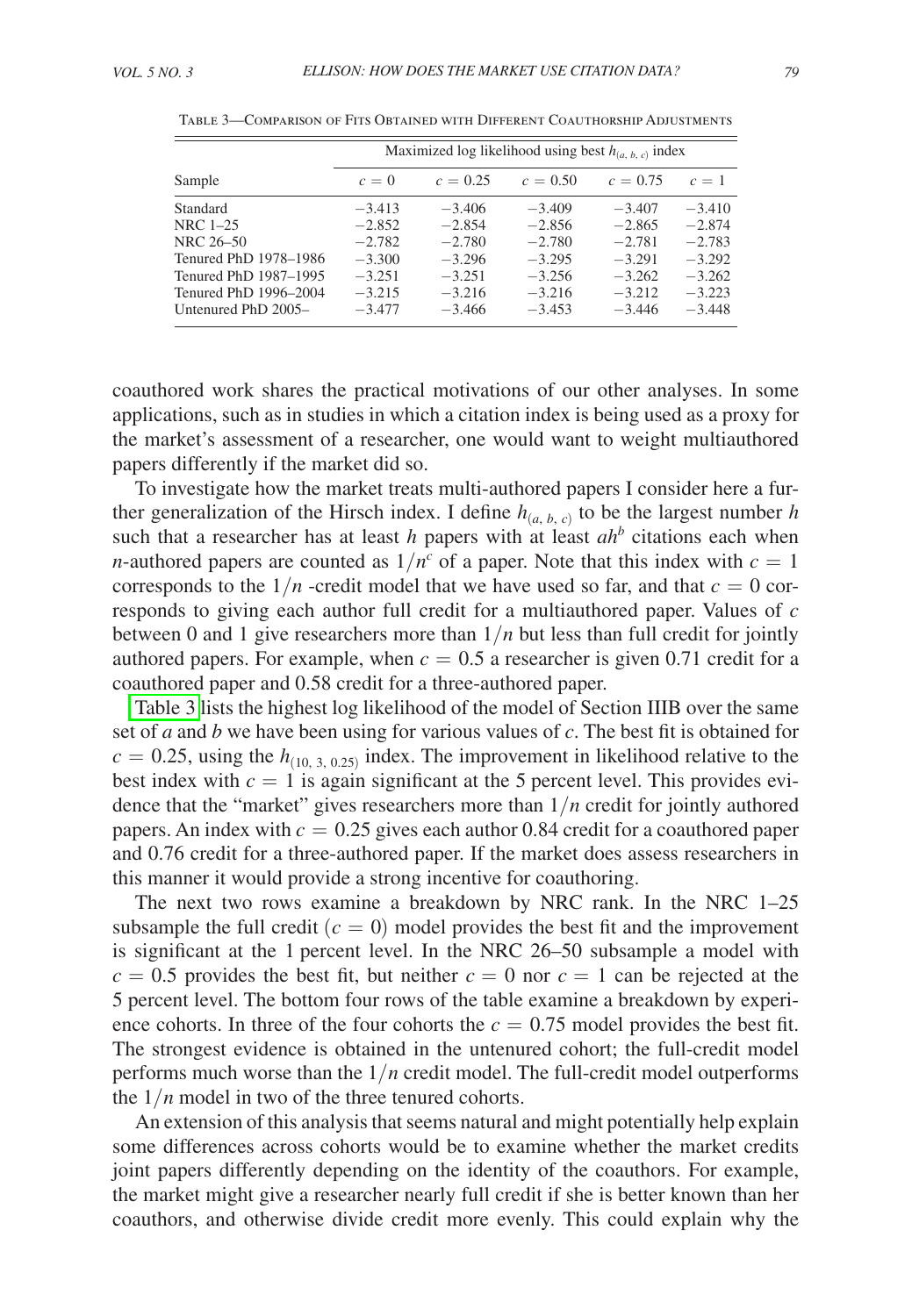full-credit model does not work as well for young economists—they could be getting less credit on joint papers with advisors and senior colleagues. Our data, unfortunately, is not well suited to investigate this further. When we collected our data Google Scholar would replace many coauthors' names with an ellipsis. And we are also limited by the fact that many coauthors are not in our dataset.

# **VI. Using Hirsch-Like Indexes: Patterns across Fields**, **Time**, **and Schools**

People using citation indexes typically want to do one of two things: compare the accomplishments of a set of researchers, or assess whether a given researcher seems appropriate for a particular position. For the former, one needs to be able to correct for differences across fields and years of experience. For the latter, one also needs some idea of what would be typical for the department in question. This section presents estimates that facilitate such comparisons. The results will also give more of a sense of the degree to which labor market outcomes and citation indexes are aligned.

As noted above a variety of Hirsch-like citation indexes are similarly aligned with labor market outcomes and could reasonably be adopted for a citation analysis. One would, however, need to know how to make age adjustments and field adjustments appropriate for the chosen index. In this section I will present results using the  $h_{(15, 2, 1)}$  and  $h_{(10, 3, 0.25)}$  indexes. The  $h_{(10, 3, 0.25)}$  index provided the best fit in our standard sample and therefore might be a good choice if one were interested, for example, in studying if there appeared be discrimination against some group in the labor market. The  $h_{(15, 2, 1)}$  index was the best fitting  $c = 1$  index in the standard sample and also performed well in most of the subsamples. It would be a reasonable index to apply if a researcher or market participant felt that authors "should" receive  $1/n$  credit for jointly authored work or that the improvement in fit from indexes that give more credit for jointly authored work is not sufficiently large or consistent across subsamples to warrant departing from the  $1/n$  benchmark. The Appendix reports adjustment factors for two other indexes as well: one that might be chosen if one wanted to give each author full credit on jointly authored papers, and one that might be chosen if one wanted to stick with the simpler  $h_{(a, 1, 1)}$  class.

In order to provide as broad a view as possible, the analyses of this section will use the full dataset of 1,486 economists. Relative to the standard dataset of the previous sections this adds 360 untenured faculty with PhDs from 2001 or later, 604 full professors who earned PhDs prior to 1987, and 9 tenured faculty with post-2004 PhDs.<sup>21</sup> The main focus will be on a simple model of how the  $h_{(a, b, c)}$  indexes vary across school, fields, and age cohorts estimated by weighted nonlinear least squares:

$$
h_{(a,\ b,\ c)i}=\Bigl(\sum_s \delta_s School_{is}\Bigr)e^{\mathbf{X}_i\boldsymbol{\Gamma}}+\epsilon_i.
$$

<span id="page-17-0"></span> $21$ The sample consists of almost all faculty at the 50 departments considered. The largest omitted group is researchers for whom we had difficulty separating their citations from citations to others with similar names. The sample construction also omits assistant professors who earned their PhDs prior to 2002 and associate professors who earned their PhDs prior to 1987. Assistant professors with zero citations, who were not included in the previous analyses comparing different Hirsch-like indexes, are included here and treated as having one paper with a single citation.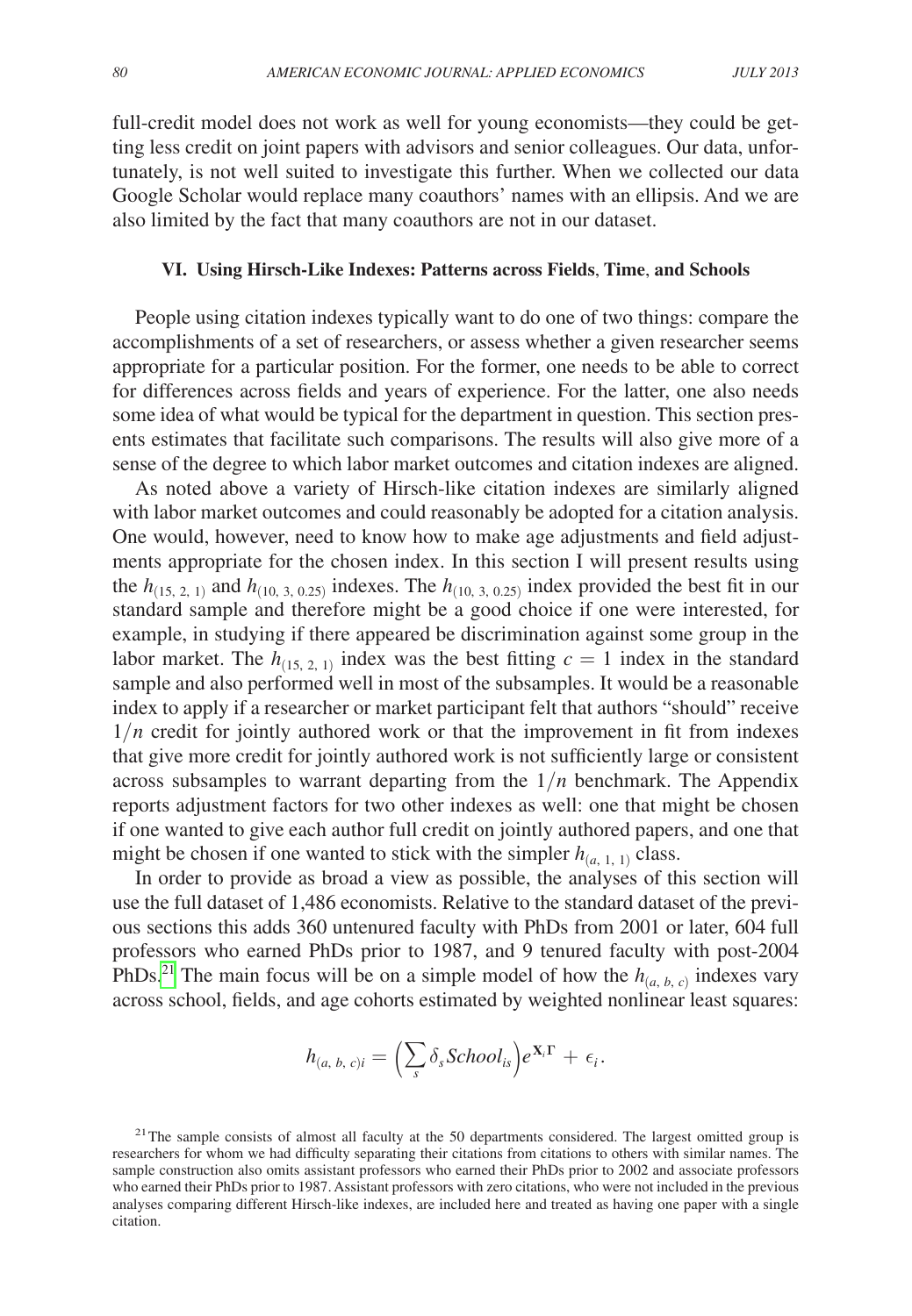The vector of controls  $\mathbf{X}_i$  will include both controls for different fields and a flexible function of the number of years post-PhD. There is substantial heteroskedasticity in the  $\epsilon_i$  in the above equation. Hirsch-like indexes are close to zero for first-year assistant professors, whereas there is a great deal of variation among older economists. Accordingly, I estimate this using a feasible GLS-style procedure weighting the observations by the inverse of a predicted residual variance.<sup>22</sup> Alternatively, I also estimate the parameters via the related least-squares regression:

$$
\log(h_{(a,\ b,\ c)i})=\left(\textstyle\sum\limits_s\,\log(\delta_s)School_{is}\right)+\mathbf{X}_i\Gamma\,+\,\epsilon_i.
$$

Here, there is also systematic heteroskedasticity—there is more noise among very young and very old economists than among those in the middle—so I again use a weighted least squares procedure.<sup>23</sup>

# A. *Variation in Citation Indexes across Fields*

There is substantial variation in citations across fields of economics. Citation indexes are more aligned with employment outcomes if one adjusts for differences across fields, so researchers comparing economists in different fields may want to make such adustments. The first two panels of [Table](#page-19-0) 4 report the estimated field effects from our base NLLS regression of the  $h_{(15, 2, 1)}$  and  $h_{(10, 3, 0.25)}$  indexes on field dummies, a flexible function of years Post-PhD., and school dummies. The omitted field is macroeconomics, so the coefficient estimates can be thought of as measuring the extent to which economists in the field in question tend to have a higher or lower citation index than macroeconomists in the same department.

In each case, the three largest estimates turn out to be those behavioral/experimental, time series econometrics, and international trade. Researchers in these fields, on average, have  $h_{(15, 2, 1)}$  indexes that are about 10 percent higher than those of their macro colleagues although the differences fall short of being significant at the 5 percent level. At the other extreme are economic historians who are estimated to have  $h_{(15, 2, 1)}$  indexes that are more than 30 percent below those of their macro colleagues. Economic theorists have indexes about 20 percent below those of their macro colleagues, and researchers in industrial organization, cross-section econometrics, public finance, and development are 10 percent to 15 percent below. Each of these estimates is statistically significant at the 5 percent level. The field corrections for the  $h_{(10, 3, 0.25)}$  index are similar, but usually smaller in magnitude. This is primarily due to the difference in the *b* parameter; a cubic  $(b = 3)$  index will be less affected by a change in citations than a quadratic  $(b = 2)$  index.

<span id="page-18-0"></span><sup>&</sup>lt;sup>22</sup> More precisely, the model was first estimated via a standard NLLS regression. A second NLLS regression was then used to estimate the relationship between the squared residuals and a constant, the log of the NRC rank of the department, and the same flexible function of years post-PhD, assuming a relationship of the form  $\hat{\epsilon}_i^2 = e^{X_i\beta} + u_i$ . The square root of the inverse of the predicted values from this regression were then used as weights in a weighted NLLS estimation of the model.<br><sup>23</sup>In this case, the regression of the squared residuals on the NRC rank and a function of years post-PhD is done

<span id="page-18-1"></span>via an OLS regression.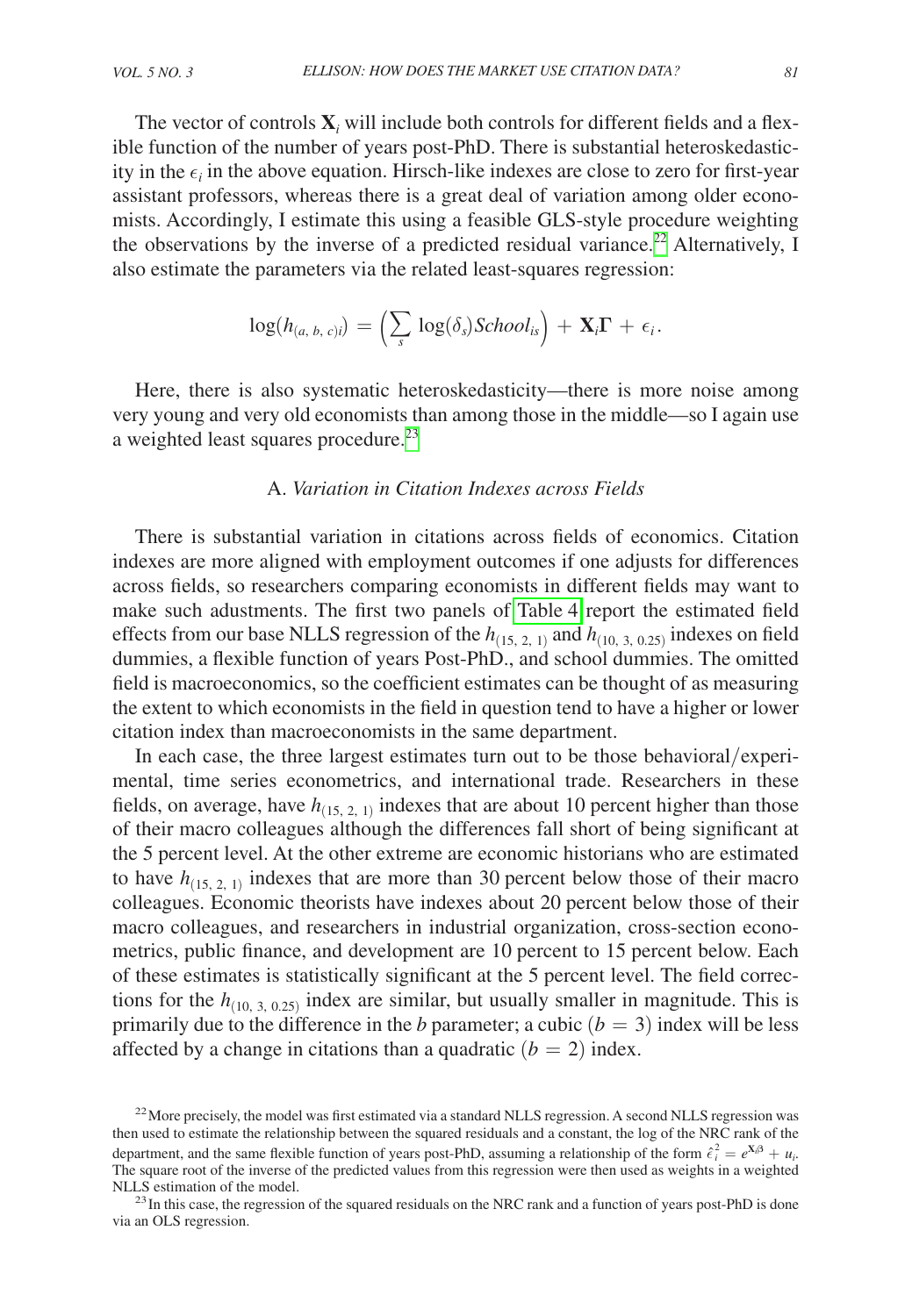<span id="page-19-0"></span>

|                       | Field Effects in NLLS Models Using $h_{(a, b, c)}$ |           | Field effects in a  |           |                     |           |
|-----------------------|----------------------------------------------------|-----------|---------------------|-----------|---------------------|-----------|
|                       | $h_{(15, 2, 1)}$                                   |           | $h_{(10, 3, 0.25)}$ |           | citation regression |           |
| Field                 | Coef. est.                                         | <b>SE</b> | Coef. est.          | <b>SE</b> | Coef. est.          | <b>SE</b> |
| Behavioral/exper.     | 0.10                                               | 0.06      | 0.08                | 0.04      | $-0.21$             | 0.11      |
| Development           | $-0.11$                                            | 0.05      | $-0.06$             | 0.04      | 0.14                | 0.19      |
| Finance               | 0.02                                               | 0.06      | 0.03                | 0.04      | $-0.13$             | 0.09      |
| History               | $-0.38$                                            | 0.06      | $-0.32$             | 0.04      | $-0.33$             | 0.22      |
| Industrial org.       | $-0.14$                                            | 0.04      | $-0.10$             | 0.03      | $-0.25$             | 0.10      |
| International finance | $-0.09$                                            | 0.06      | $-0.04$             | 0.04      | 0.32                | 0.18      |
| International trade   | 0.09                                               | 0.06      | 0.04                | 0.04      | $-0.10$             | 0.12      |
| Labor.                | $-0.05$                                            | 0.04      | $-0.04$             | 0.03      | $-0.05$             | 0.09      |
| Metrics-cross sec.    | $-0.14$                                            | 0.04      | $-0.10$             | 0.03      | $-0.28$             | 0.15      |
| Metrics-time ser.     | 0.10                                               | 0.07      | 0.05                | 0.05      | 0.12                | 0.15      |
| Micro theory          | $-0.22$                                            | 0.03      | $-0.18$             | 0.02      | $-0.28$             | 0.07      |
| Public finance        | $-0.12$                                            | 0.04      | $-0.11$             | 0.03      | $-0.19$             | 0.10      |
| Political econ.       | $-0.09$                                            | 0.07      | $-0.11$             | 0.04      | $-0.35$             | 0.14      |
| Other                 | $-0.06$                                            | 0.07      | $-0.09$             | 0.06      | $-0.20$             | 0.11      |

Table 4—Estimated Field Dummies from NLLS Models and from a Paper-Level Citation Regression

The estimated field effects are of sufficient magnitude to make them practically important. For example, a time series econometrician at the twentieth-ranked school would be expected to have a higher  $h_{(15, 2, 1)}$  index than a macroeconomist at the tenth-ranked school, whereas an economic historian at the twentieth-ranked school would be expected to have a lower  $h_{(15, 2, 1)}$  index than a macroeconomist at 46 of the 50 schools in the sample (and likely below many schools not in the sample as well).

The final two columns of the table present quantitatively noncomparable estimates of field effects from a different regression/data source. The dataset is one from Ellison (2002b). It contains information on 1,393 papers published in the top five general interest journals in 1990–1998. The regression has the log of the total citations to each paper as the dependent variable and includes a number of controls in addition to field fixed effects as explanatory variables.<sup>24</sup> There are a number of similarities across columns. The fields in which papers are estimated to have the fewest citations—political economy, history, micro theory, cross-section econometrics, and industrial organization—are all fields where we estimated that researchers have relatively low citation indexes. But the lists are not perfectly aligned. The most notable exceptions are behavioral/experimental and international finance.

# B. *Variation in Citation Indexes with Academic Age*

An economist's Hirsch index will increase over time for two reasons: he or she will write more papers; and existing papers will accumulate more citations. Hirsch's (2005) original paper included a model of these two processes under which the Hirsch index would be directly proportional to the number of years for which a researcher has been active.

<span id="page-19-1"></span> $24$ Citations were collected from ISI in February of 2000. Other regressors include journal dummies, journal-specific time trends, several author characteristics, the length of the paper, and the order in which the paper appeared in its journal issue.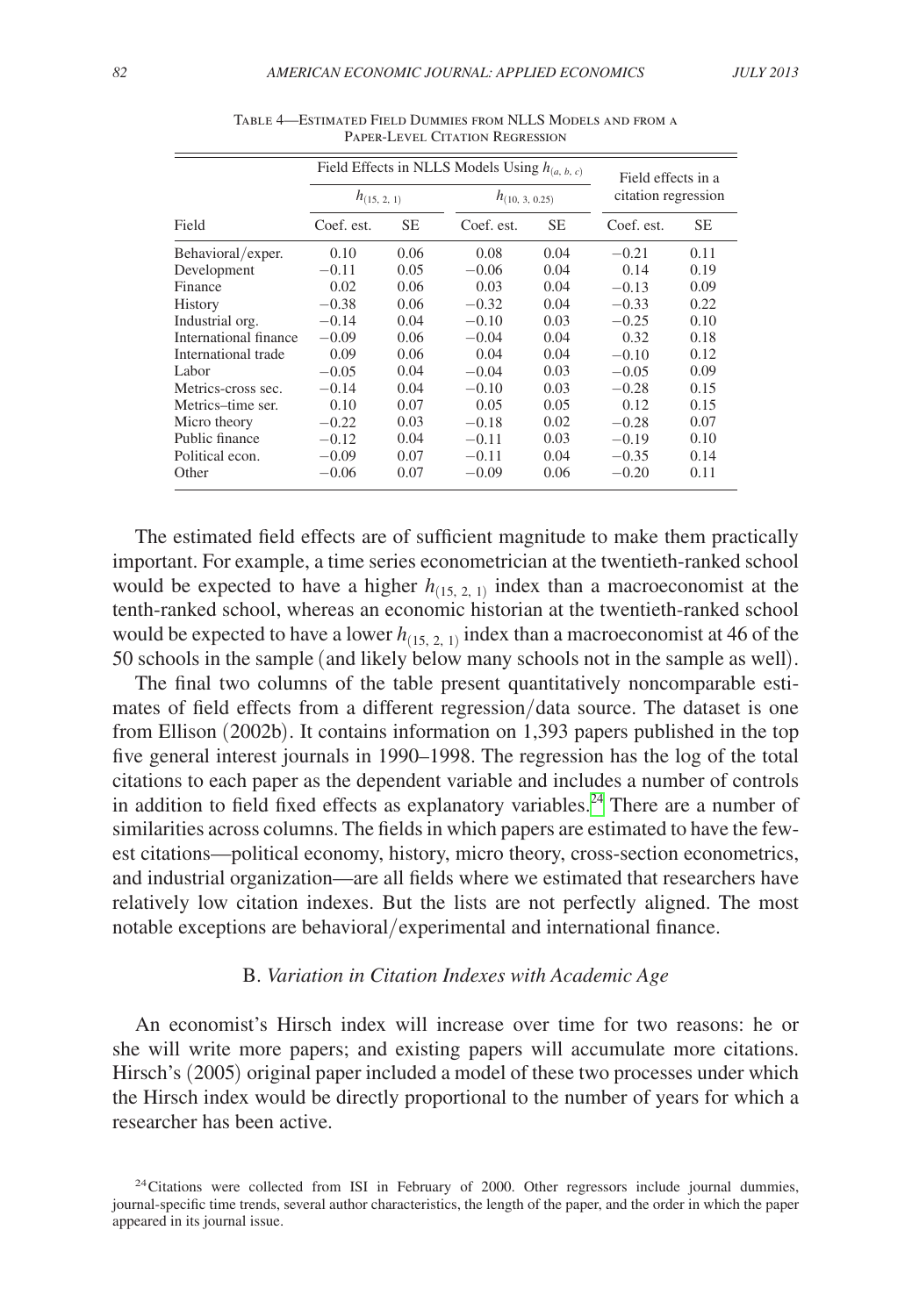

Figure 3. Estimated Experience Effects for the *h*(15, 2, <sup>1</sup>) and *h*(0, 3, <sup>0</sup>.25) Indexes

The NLLS model includes a flexible multiplicative experience effect. The Hirschlike index of a researcher who is *t* years post-PhD is modeled as differing from the base level by a multiplicative factor  $e^{-f(t)}$ . The function  $f(t)$  was assumed to be piecewise linear with the slope allowed to change at 1, 4, 7, 10, 13, 16, 20, 25, 30, 35, and 40 years post-PhD. The estimated slope coefficients for the  $h_{(15, 2, 1)}$  and  $h_{(10, 3, 0.25)}$ are reported in the Appendix. Most are fairly precisely estimated and growth rates are substantially higher in the early years than in the later ones.

Figure 3 provides graphs the estimated  $e^{-\hat{f}(t)}$  versus years post-PhD. (The models are normalized by setting this multiplicative age effect to 1 for researchers who are 23 years post PhD.) The solid line is that for the  $h_{(15, 2, 1)}$  index. The most striking pattern is that  $h_{(15, 2)}$  index appears to grow approximately linearly from years 1 through 25. The slope is perhaps a bit steeper at a of couple points, but there is no dramatic jump up around the time of the tenure decision. The index grows somewhat more slowly from year 25 to a peak at 35 years post-PhD. Researchers who are five years post PhD tend to have citation indexes that are a little more than one-fourth as large as those of researchers at the peak age. Researchers who are 11 years post-PhD have indexes about one-half as large. Any individual researcher's Hirsch-index must increase monotonically over time. Accordingly, the lower average  $h_{(15, 2, 1)}$  indexes for older researchers must be due to some combination of other factors: more of the papers citing their work may never have made it onto the web and into Google Scholar's database; citations have been increasing over time and current researchers may be more likely to cite research performed by a younger generation; etc. The dashed line in the figure graphs the corresponding pattern for the  $h_{(10, 3, 0.25)}$  index. It is quite similar. The most notable difference is that the  $h_{(10, 3, 0.25)}$  index is relatively larger for the youngest researchers and grows more slowly.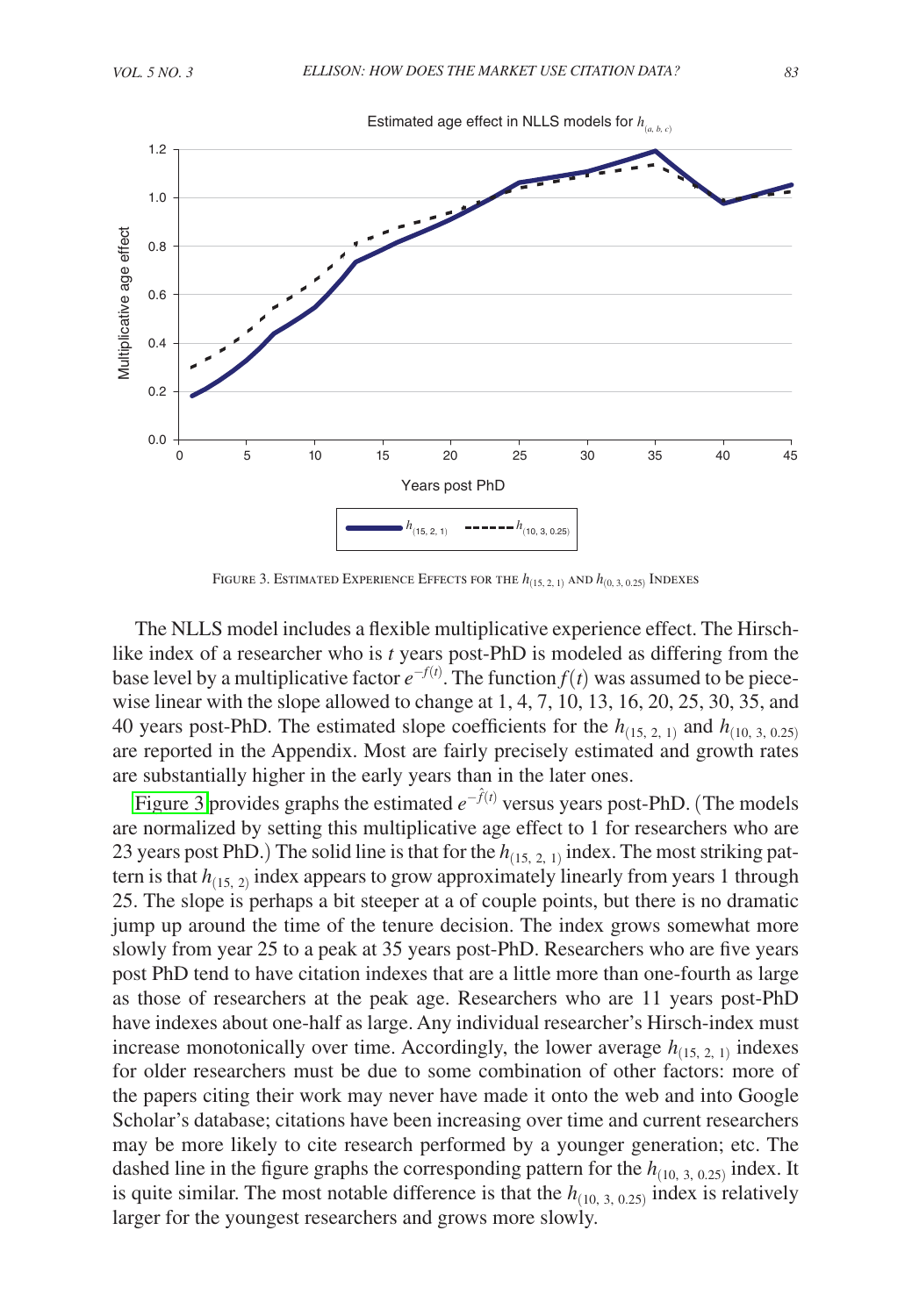|                     |       | $h_{(15, 2, 1)}$ | $h_{(10, 3, 0.25)}$ |                      |       | $h_{(15, 2, 1)}$ | $h_{(10, 3, 0.25)}$ |
|---------------------|-------|------------------|---------------------|----------------------|-------|------------------|---------------------|
| School (NRC rank)   | Coef. | <b>SE</b>        | Coef.               | School (NRC rank)    | Coef. | <b>SE</b>        | Coef.               |
| Harvard $(1)$       | 5.98  | 0.27             | 4.47                | Penn State (45)      | 3.04  | 0.19             | 2.78                |
| MIT(3)              | 5.31  | 0.28             | 4.04                | Texas $(31)$         | 3.03  | 0.24             | 2.68                |
| Chicago $(2)$       | 4.97  | 0.38             | 3.81                | Virginia $(24)$      | 3.01  | 0.18             | 2.66                |
| $UC-Berkeley(7)$    | 4.71  | 0.23             | 3.76                | Purdue $(50)$        | 2.97  | 0.29             | 2.65                |
| Princeton $(5)$     | 4.71  | 0.21             | 3.88                | George Mason (47)    | 2.94  | 0.17             | 2.64                |
| Stanford $(4)$      | 4.66  | 0.26             | 3.70                | Wash-St. Louis (29)  | 2.92  | 0.21             | 2.77                |
| Columbia (12)       | 4.25  | 0.23             | 3.53                | UC-S. Barbara $(49)$ | 2.90  | 0.18             | 2.64                |
| Northwestern (9)    | 4.18  | 0.23             | 3.42                | Vanderbilt (48)      | 2.89  | 0.19             | 2.55                |
| Yale $(6)$          | 4.09  | 0.20             | 3.39                | Arizona (37)         | 2.88  | 0.23             | 2.62                |
| UC-San Diego (16)   | 3.91  | 0.23             | 3.22                | Ohio State (35)      | 2.87  | 0.17             | 2.56                |
| UCLA(11)            | 3.90  | 0.20             | 3.27                | Rochester $(14)$     | 2.87  | 0.17             | 2.69                |
| Penn $(8)$          | 3.89  | 0.19             | 3.31                | Southern Cal (40)    | 2.77  | 0.22             | 2.47                |
| NYU(17)             | 3.88  | 0.19             | 3.21                | Michigan State (27)  | 2.76  | 0.18             | 2.54                |
| Brown $(23)$        | 3.84  | 0.29             | 3.21                | Illinois $(28)$      | 2.74  | 0.16             | 2.51                |
| Boston $U(21)$      | 3.77  | 0.21             | 3.19                | Washington $(26)$    | 2.64  | 0.18             | 2.52                |
| Wisconsin $(15)$    | 3.71  | 0.22             | 3.09                | $NC$ State $(42)$    | 2.64  | 0.16             | 2.46                |
| Maryland (20)       | 3.65  | 0.17             | 3.20                | Iowa $(30)$          | 2.59  | 0.15             | 2.47                |
| Cornell $(18)$      | 3.63  | 0.18             | 3.11                | North Carolina (25)  | 2.55  | 0.20             | 2.41                |
| Johns Hopkins (32)  | 3.62  | 0.29             | 2.94                | Pittsburgh (34)      | 2.50  | 0.22             | 2.48                |
| Michigan $(13)$     | 3.58  | 0.15             | 3.06                | Rice $(46)$          | 2.48  | 0.20             | 2.30                |
| Cal Tech $(19)$     | 3.54  | 0.32             | 3.00                | Texas A&M $(33)$     | 2.47  | 0.18             | 2.44                |
| Duke $(22)$         | 3.43  | 0.24             | 2.97                | Indiana (44)         | 2.42  | 0.19             | 2.35                |
| Minnesota $(10)$    | 3.42  | 0.19             | 3.02                | <b>SUNY-SB</b> (39)  | 2.26  | 0.14             | 2.27                |
| $UC-Davis(38)$      | 3.33  | 0.29             | 2.89                | Iowa State (36)      | 2.24  | 0.16             | 2.23                |
| Boston College (43) | 3.12  | 0.21             | 2.75                | Florida $(41)$       | 2.21  | 0.16             | 2.29                |

Table 5—Estimated School Dummies from NLLS Models for *h*(15, 2, <sup>1</sup>) and *h*(10, 3, 0.25)

The Appendix reports estimates from two other indexes and provides a large table of adjustment factors.

# C. *Average Values of the h*(15, 2, <sup>1</sup>) *and h*(10, 3, 0.25) *Index by School*

The NLLS model also includes estimated school dummies. Table 5 presents these estimates. The coefficients can be thought of as reflecting the expected values of the  $h_{(15, 2, 1)}$  and  $h_{(10, 3, 0.25)}$  indexes for a macroeconomist working at the school who received his or her PhD in 1989. They can also provide a benchmark for evaluating the citation records of other economists by applying the field adjustments and age adjustments reported above. The estimates turn out to be quite aligned with traditional reputational rankings—the correlation of the school dummies from the  $h_{(15, 2, 1)}$  model with the 1995 NRC rating is 0.86. The highest estimate (for NRC #1 Harvard) is 5.98. The next 5 schools have indexes ranging from 4.66 to 5.31. The tenth largest estimated coefficient is 3.91, the twentieth is 3.58, the thirtieth is 2.94, and the fortieth is 2.64. Most of the standard errors are around 0.2. The estimated school dummies for the  $h_{(10, 3, 0.25)}$ model have an 0.994 correlation with the estimates from the  $h_{(15, 2, 1)}$  model (and an even higher 0.88 correlation with the 1995 NRC ratings). They range from 2.23 to 4.47.

#### D. *Within-School Variation*

In an additive sense, there is almost no variation in the  $h_{(15, 2, 1)}$  or  $h_{(10, 3, 0.25)}$ indexes among new assistant professors, almost all have indexes very close to 0, and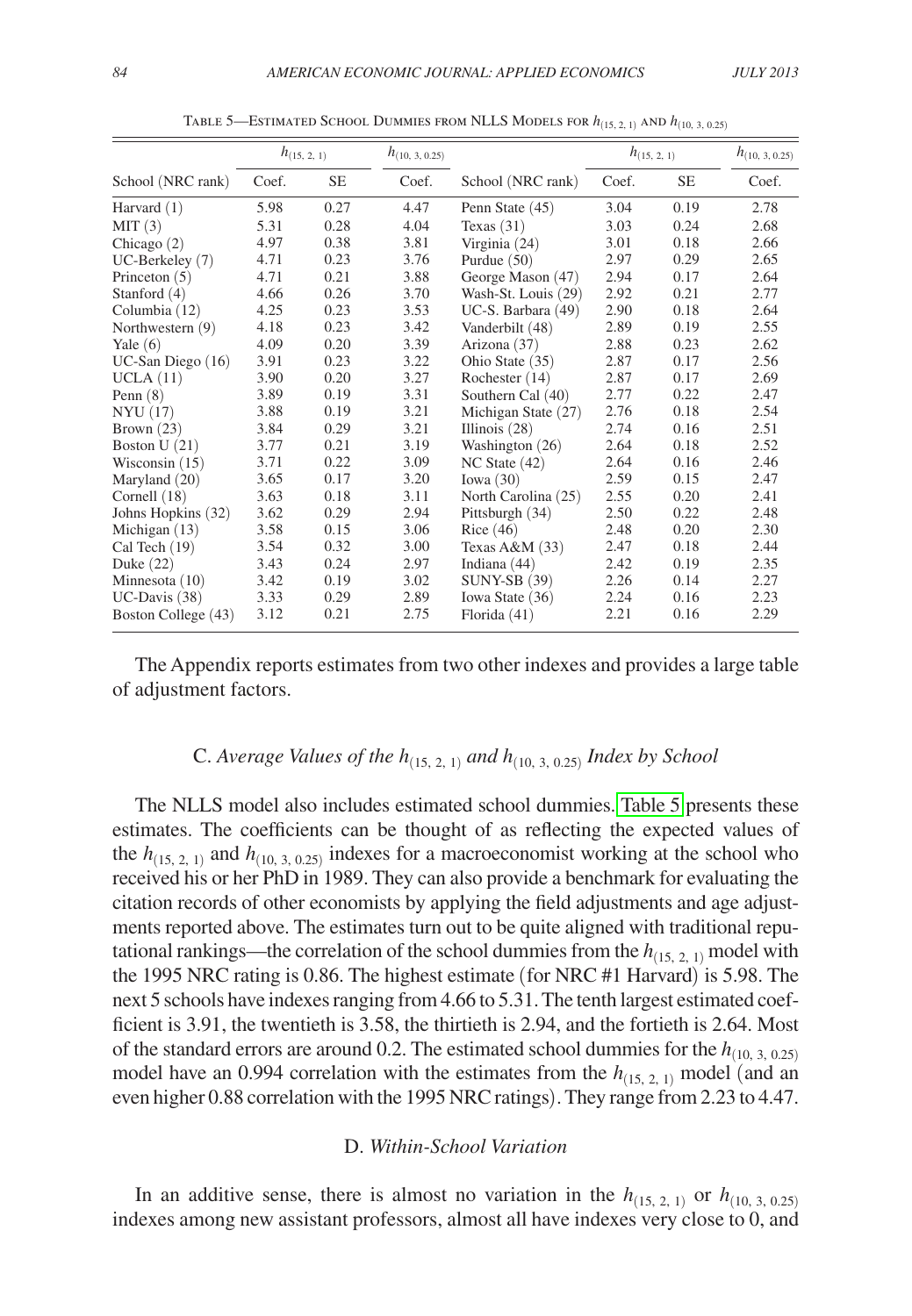

Figure 4. Estimate of Idiosyncratic Within-School Variation in *h*(15, 2, <sup>1</sup>) and *h*(0, 3, <sup>0</sup>.25) Indexes

much more variation among older economists. To provide a view of the variation that is informative across a broad range of situations, Figure 4 graphs estimated variances for the error terms in the regression

$$
\log(h_{(a,\ b,\ c)i})=\left(\textstyle\sum\limits_s\,\log(\delta_s)School_{is}\right)+\mathbf{X}_i\boldsymbol{\Gamma}\,+\,\epsilon_i.
$$

Specifically, I first estimated this model using a weighted least squares procedure, then performed a local linear regression to estimate the expected value of the square of the residual as a function of years post-PhD (using a bandwidth of 10), and then graph the square root of this estimated variance. The local linear regression was done separately for economists at schools with NRC ranks from 1–25 and for economists at schools with NRC ranks from 26–50.

The lower line with markers in Figure 4 is that for economists at schools in the NRC top 25. The estimated standard deviation reaches a minimum of about 0.26. One can think of this informally as saying that the within school variation in the  $h_{(15, 2, 1)}$ index tends to be about 26 percent of the mean. Relative to the estimated school dummies one can think of this as implying that an economist at the sixth-ranked department (Stanford) would be one standard deviation above average for that department if his or her index was slightly above the Harvard mean and one standard deviation below average if his or her index was around the mean of the twentieth highest department (Michigan).

There is more variation in this log sense for younger and older economists, but the standard deviation remains between 0.26 and 0.30 for most tenured cohorts (those between 9 and 38 years post Ph.D.). The upper line with markers is that for economists at schools with NRC ranks from 26–50. There is somewhat more idiosyncratic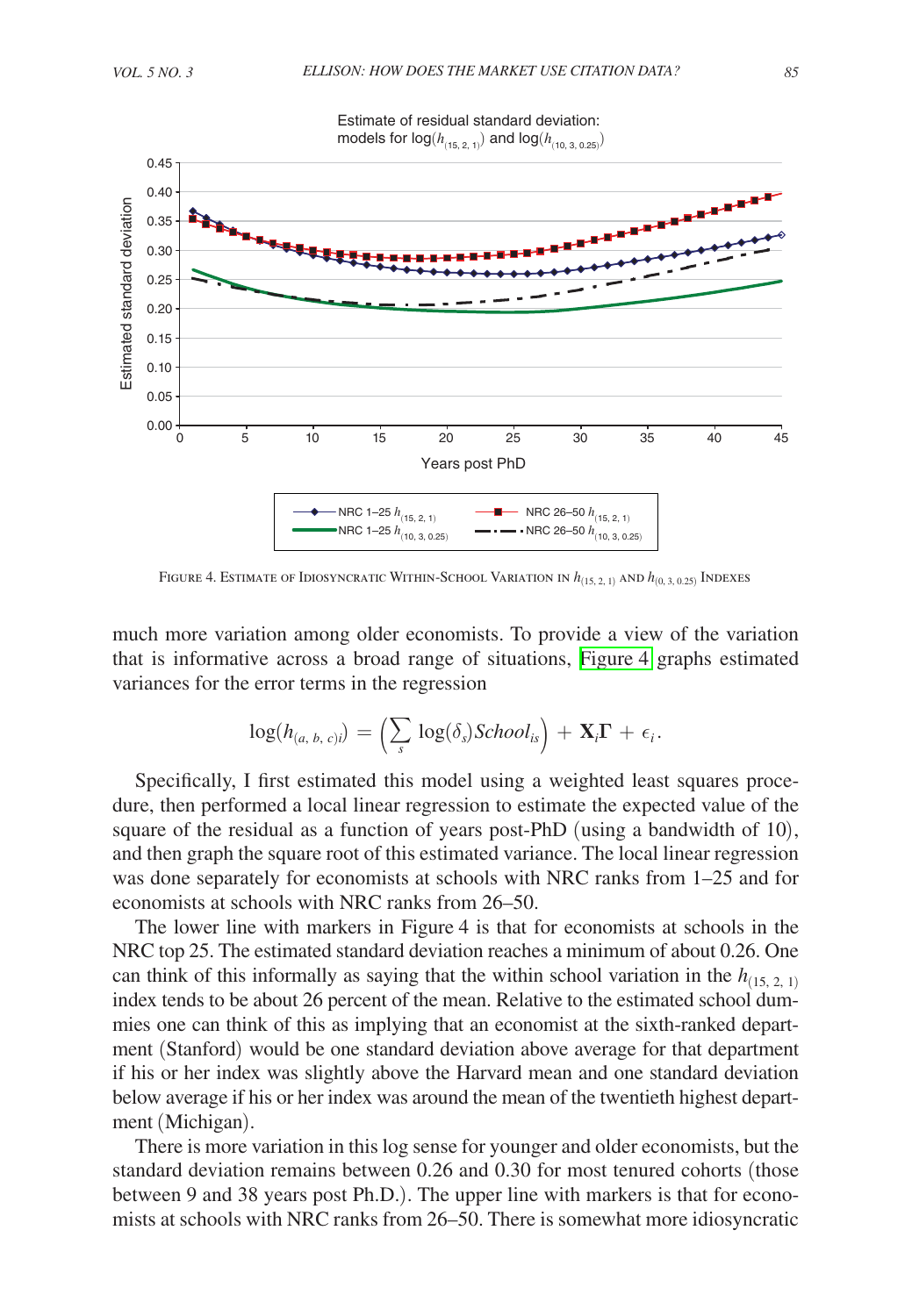variation in this sample and the minimum occurs earlier in the career: the minimum is about 0.29 and the estimate is below 0.3 for those from 10 and 27 years post PhD.

The lines without markers give corresponding estimates for the  $h_{(10, 3, 0.25)}$  index. The residual standard deviation is lower here. It drops below 0.20 for economists in the NRC 1–25 group who are 16–29 years post-PhD, and is below 0.21 for economists in the NRC 26–50 group who are 13–21 years post PhD. The lower variance is due to the nature of a  $b = 3$  index. Outliers are less extreme because the cube root means that highly cited researchers end up with lower indexes and little-cited researchers have higher indexes.

# E. *Some Highly Cited Economist Lists*

In this section, I present a few lists of highly cited economists as an illustration of the performance of citation indexes (and because the outliers may be informative).

First, the left half of [Table](#page-24-0) 6 presents lists consisting of the five economists in several cohorts who have the highest field- and age- adjusted  $h_{(15, 2, 1)}$  indexes. The table lists both the  $h_{(15, 2, 1)}$  index and an adjusted index normalized to a macroeconomist with a 1989 PhD. Unsurprisingly, the list contains many highly regarded economists. Four of the five in the oldest cohort have won Nobel prizes.

The right half lists the economists in each cohort who have the highest field-, age- and department- adjusted  $h_{(15, 2, 1)}$  indexes. Formally, this is the economists for whom the ratio of the actual to model-predicted index is largest. It is a mix of people at top schools with extremely high indexes and people with very good records who might be regarded as underplaced. Consistent with the earlier results on age-related heteroskedasticity, there are larger outliers in the youngest and oldest cohorts than in the middle cohorts.

## **VII. Conclusion**

In this paper, I have examined the degree to which Hirsch-like citation indexes are aligned with market outcomes for economists. The original Hirsch index is poorly suited to the economics profession. But variants of the Hirsch index that focus on more highly cited papers do appear to be an advance on traditional citation counting techniques.

Models that adjust the Hirsch index in this direction and correct for differences across fields can do a fairly good job of accounting for labor market outcomes. Measures of productivity are central to many questions one would like to ask in studying academic or scientific research. For example, studies of the extent to which scientific progress is predictable, studies of the effects of grants or other resources on subsequent research success, studies of the effects of incentive schemes, and studies of discrimination. I hope that citation indexes like those discussed here will spur more interesting work in these areas. The adjustment factors presented here obviously apply only to economics, but I hope that similar studies will be carried out by others with expertise in other disciplines. $^{25}$  $^{25}$  $^{25}$ 

<span id="page-23-0"></span> $25$  See Ellison (2012) for a study of computer science.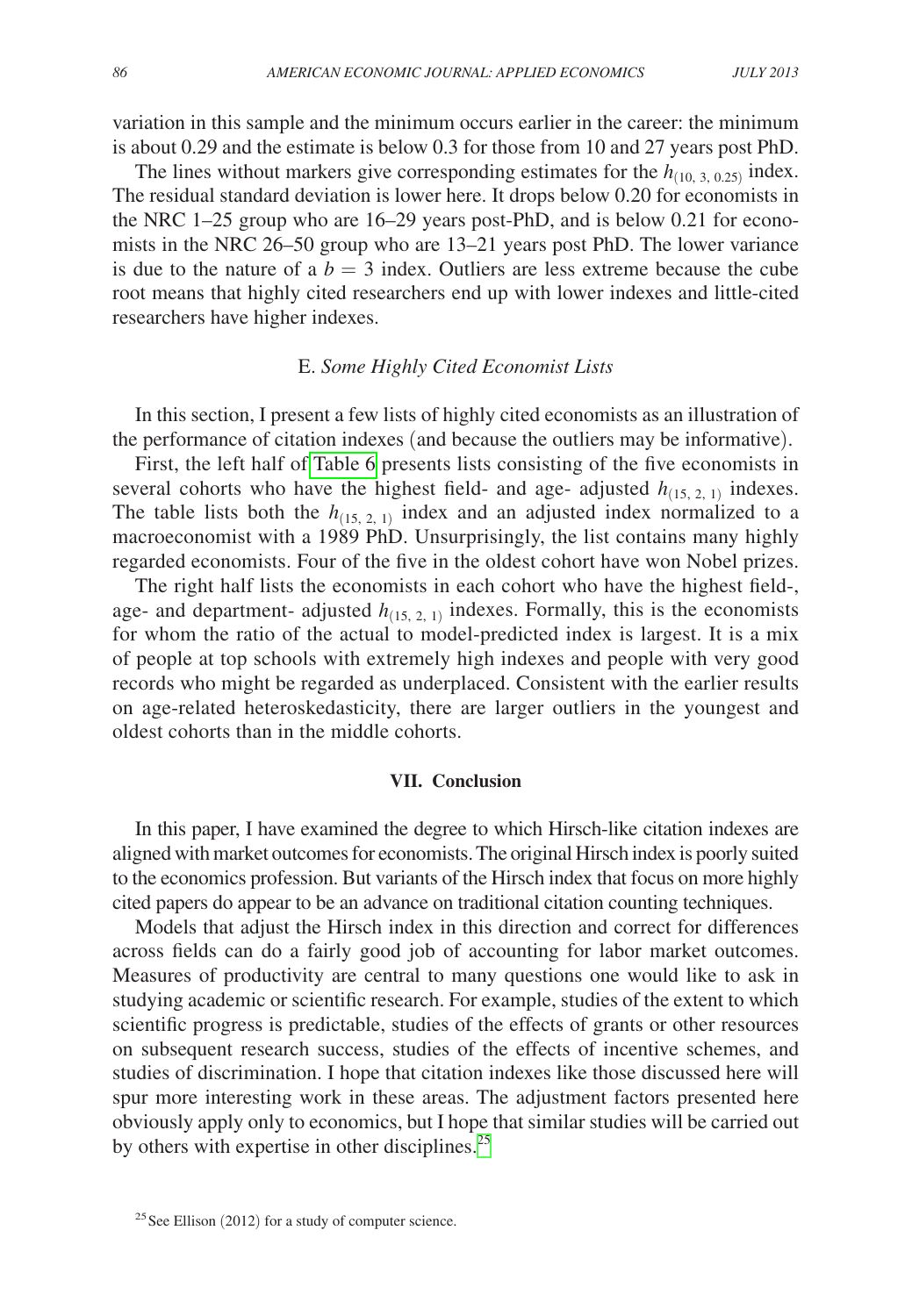<span id="page-24-0"></span>

| Highest $h_{(15, 2, 1)}$ indexes<br>relative to field and age |                  |                       | Highest $h_{(15, 2, 1)}$ indexes<br>relative to field, age, school |                  |           |  |
|---------------------------------------------------------------|------------------|-----------------------|--------------------------------------------------------------------|------------------|-----------|--|
|                                                               |                  | Fld and age           |                                                                    |                  | Actual/   |  |
| Name                                                          | $h_{(15, 2, 1)}$ | adj. $h_{(15, 2, 1)}$ | Name                                                               | $h_{(15, 2, 1)}$ | predicted |  |
| Panel A. Economists with -1977 PhDs                           |                  |                       |                                                                    |                  |           |  |
| Robert Barro                                                  | 9.66             | 9.59                  | Joseph Stiglitz                                                    | 8.05             | 2.11      |  |
| Amartya Sen                                                   | 9.35             | 9.51                  | Peter Schmidt                                                      | 4.55             | 1.89      |  |
| Robert Lucas                                                  | 9.81             | 9.21                  | Robert Lucas                                                       | 9.81             | 1.85      |  |
| James Heckman                                                 | 8.00             | 9.00                  | James Heckman                                                      | 8.00             | 1.81      |  |
| Joseph Stiglitz                                               | 8.05             | 8.96                  | Herve Moulin                                                       | 4.00             | 1.70      |  |
| Panel B. Economists with 1978–1986 PhDs                       |                  |                       |                                                                    |                  |           |  |
| Andrei Shleifer                                               | 9.00             | 8.65                  | Jeffrey Wooldridge                                                 | 4.83             | 1.88      |  |
| Paul Milgrom                                                  | 7.83             | 8.46                  | <b>Tim Bollerslev</b>                                              | 7.22             | 1.82      |  |
| John Campbell                                                 | 8.10             | 7.32                  | Paul Milgrom                                                       | 7.83             | 1.82      |  |
| Kenneth Rogoff                                                | 7.51             | 7.20                  | James N. Brown                                                     | 4.38             | 1.62      |  |
| <b>Bengt Holmstrom</b>                                        | 7.33             | 7.19                  | Jennifer Reinganum                                                 | 4.70             | 1.57      |  |
| Panel C. Economists with 1987–1995 PhDs                       |                  |                       |                                                                    |                  |           |  |
| Daron Acemoglu                                                | 7.08             | 8.29                  | Ross Levine                                                        | 7.21             | 1.78      |  |
| Alan Krueger                                                  | 7.50             | 7.39                  | David Hummels                                                      | 4.49             | 1.65      |  |
| <b>Edward Glaeser</b>                                         | 6.28             | 7.28                  | Joon Park                                                          | 3.66             | 1.64      |  |
| Ross Levine                                                   | 7.21             | 6.83                  | David A. Hennessy                                                  | 3.00             | 1.62      |  |
| Guido Imbens                                                  | 5.08             | 6.23                  | Alan Krueger                                                       | 7.50             | 1.57      |  |
| Panel D. Economists with 1996-2004 PhDs                       |                  |                       |                                                                    |                  |           |  |
| Ricardo Reis                                                  | 3.63             | 7.68                  | Sandra Black                                                       | 4.20             | 1.85      |  |
| Esther Duflo                                                  | 5.03             | 7.61                  | Ricardo Reis                                                       | 3.63             | 1.81      |  |
| Enrico Moretti                                                | 4.50             | 7.10                  | Steven Puller                                                      | 2.34             | 1.80      |  |
| Benjamin Olken                                                | 3.00             | 6.99                  | Andrew J. Patton                                                   | 3.41             | 1.69      |  |
| <b>Emmanuel Saez</b>                                          | 4.30             | 6.61                  | Brian Jacob                                                        | 3.44             | 1.67      |  |
| Panel E. Economists with 2005- PhDs                           |                  |                       |                                                                    |                  |           |  |
| Flavio Cunha                                                  | 2.42             | 7.68                  | Jonathan Meer                                                      | 1.13             | 2.10      |  |
| Hunt Allcott                                                  | 1.67             | 7.50                  | Antonio Galvao                                                     | 1.13             | 2.04      |  |
| Parag Pathak                                                  | 2.08             | 7.26                  | Flavio Cunha                                                       | 2.42             | 1.97      |  |
| Cynthia Kinnan                                                | 1.34             | 7.06                  | <b>Ryan Michaels</b>                                               | 1.17             | 1.95      |  |
| Kalina Manova                                                 | 2.54             | 7.05                  | <b>Hunt Allcott</b>                                                | 1.67             | 1.94      |  |

Table 6—Lists of Highly Cited Economists with and without Controls

Given that much of the demand for citation analyses comes from market participants I would like to be careful to mention a couple limitations. First, it should be kept in mind that the association between citation indexes and employment indexes identified here is not necessarily causal—economists may be highly cited in part because they are at top departments. Second, the estimates presented here cannot be regarded as indicating how researchers in different fields *should* be treated. The field and experience adjustments will reflect both differences in citations holding "quality" fixed and differences in the "quality" thresholds that schools apply when hiring and promoting researchers in different fields and at different levels of experience. The field adjustments are informative about what the economics labor market is doing, not what one should do if one wanted to maximize some objective or treat researchers equitably.

Although I believe that Hirsch-like indexes are useful and have tried to make their adoption as easy as possible, I think that the search for better indexes should remain an active area. The indexes used here are convenient in that they only use data that can be collected from Google Scholar in a matter of seconds, but by doing so they are ignoring a great deal of potentially valuable information. Just as Google's search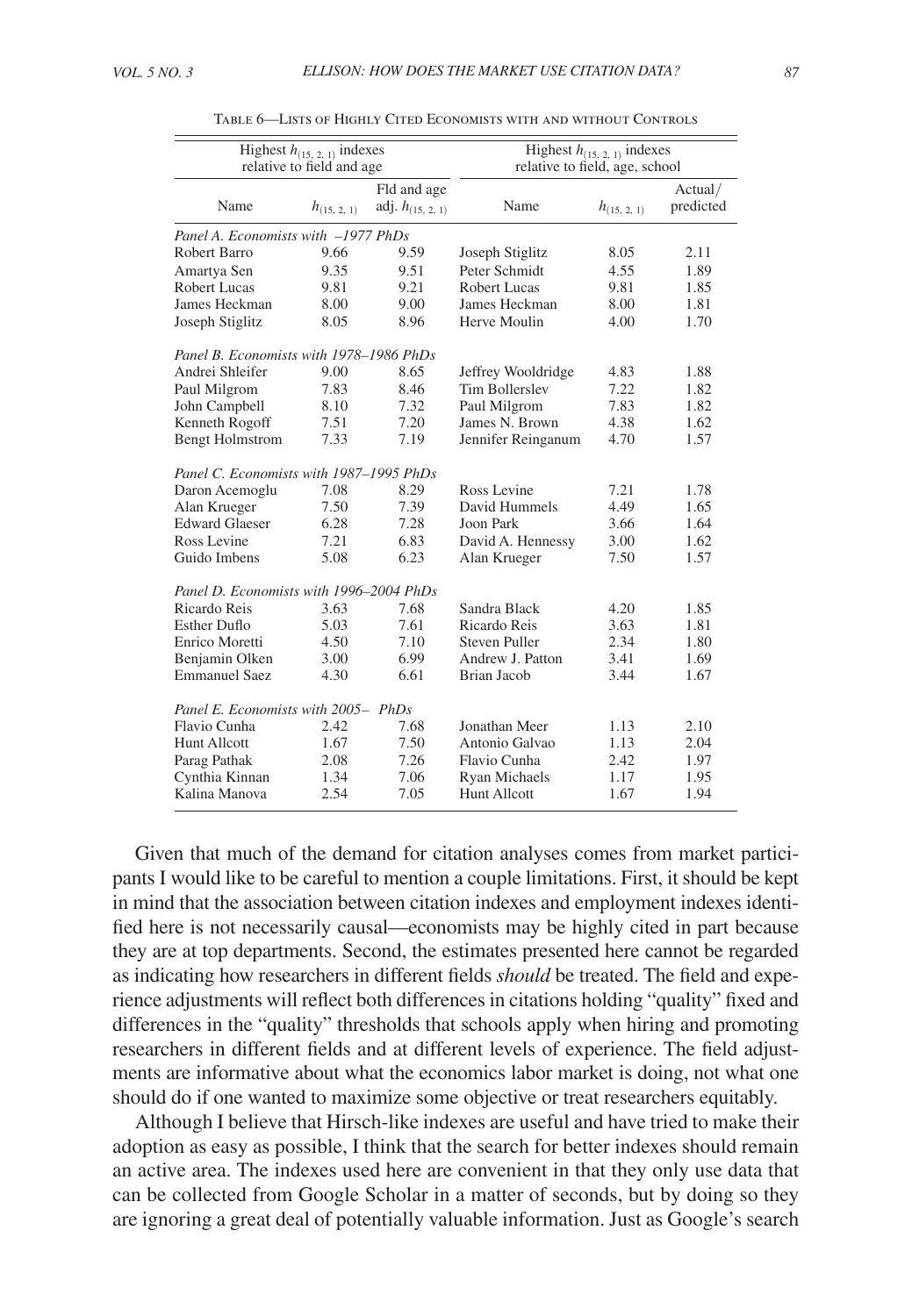engine revolutionized web search by paying attention to which websites were citing which other websites, I imagine that citation indexes that pay attention to where papers are being cited could be much more powerful.<sup>26</sup> There are many potentially informative characteristics of each citation: the citing journal, the citing author, citations to the citing paper, and perhaps some day text-derived estimates of how central the cited paper is to the citing paper. The potential seems vast and this could be an exciting area for many years to come.

#### Appendix

This Appendix presents more detail on the age and field effects discussed earlier and presents estimates for two other Hirsch-like indexes some researchers might choose to apply. The  $h_{(40, 1, 0)}$  index gives the highest likelihood among indexes giving full credit for coauthored papers. The  $h_{(30, 1, 1)}$  index gives the highest likelihood among indexes that give  $1/n$  credit on jointly authored papers and have  $b = 1$ .

Field effects for these two additional indexes are reported in Table A1. One would multiply the index of an economist in field *j* by  $e^{-\hat{\gamma}j}$  to make it comparable to that of a macroeconomist of the same age. The correction factors for the  $h_{(40, 1, 0)}$  and  $h_{(30, 1, 1)}$ indexes are often much larger in magnitude than those for the  $h_{(15, 2, 1)}$  and  $h_{(10, 3, 0.25)}$ indexes presented in Table 4. This reflects that an index with  $b = 1$  increases more rapidly when citations increase than does an index with  $b = 2$  or  $b = 3$ . I have not reported standard errors, which are mostly between 0.07 and 0.10.

Experience effects for the four Hirsch-like indexes are reported in Table A2. For example, to compare an economist who is 12 years post PhD with one who is 23 years post PhD, one would multiply the  $h_{(15, 2, 1)}$  index of the younger economist by  $e^{(1\times0.099)+(3\times0.034)+(4\times0.028)+(3\times0.031)}$ . (Such comparison, of course, become more dubious as the difference in ages becomes larger.) Again, a comparison of the magnitudes across columns reflects that a linear citation index increases more rapidly and a cubic index increases more slowly. To save space I only report standard errors for the estimates from the model using  $h_{(15, 2, 1)}$ . The standard errors for the second model are mostly 0.01. The standard errors for the third model are 0.05 for the earliest period, 0.04 for the next four, and 0.02 or 0.01 for the others. The standard errors for the fourth model are similar to those for the third.

To make applying the  $h_{(15, 2, 1)}$  and  $h_{(10, 3, 0.25)}$  indexes as easy as possible, Table A3 reports the factors that an economist's index would be multiplied by in order to make his or her index comparable to that of someone 23 years post-PhD. These factors can be computed from the numbers in Table A2, but the more explicit table makes it easier. The archived data materials for this paper include a spreadsheet that automates both field and age corrections for these indexes.

<span id="page-25-0"></span><sup>26</sup>See Liebowitz and Palmer (1984); Palacios-Huerta and Volij (2004); and West, Bergstrom, and Bergstrom (2010) for discussions of ranking journals by such approaches.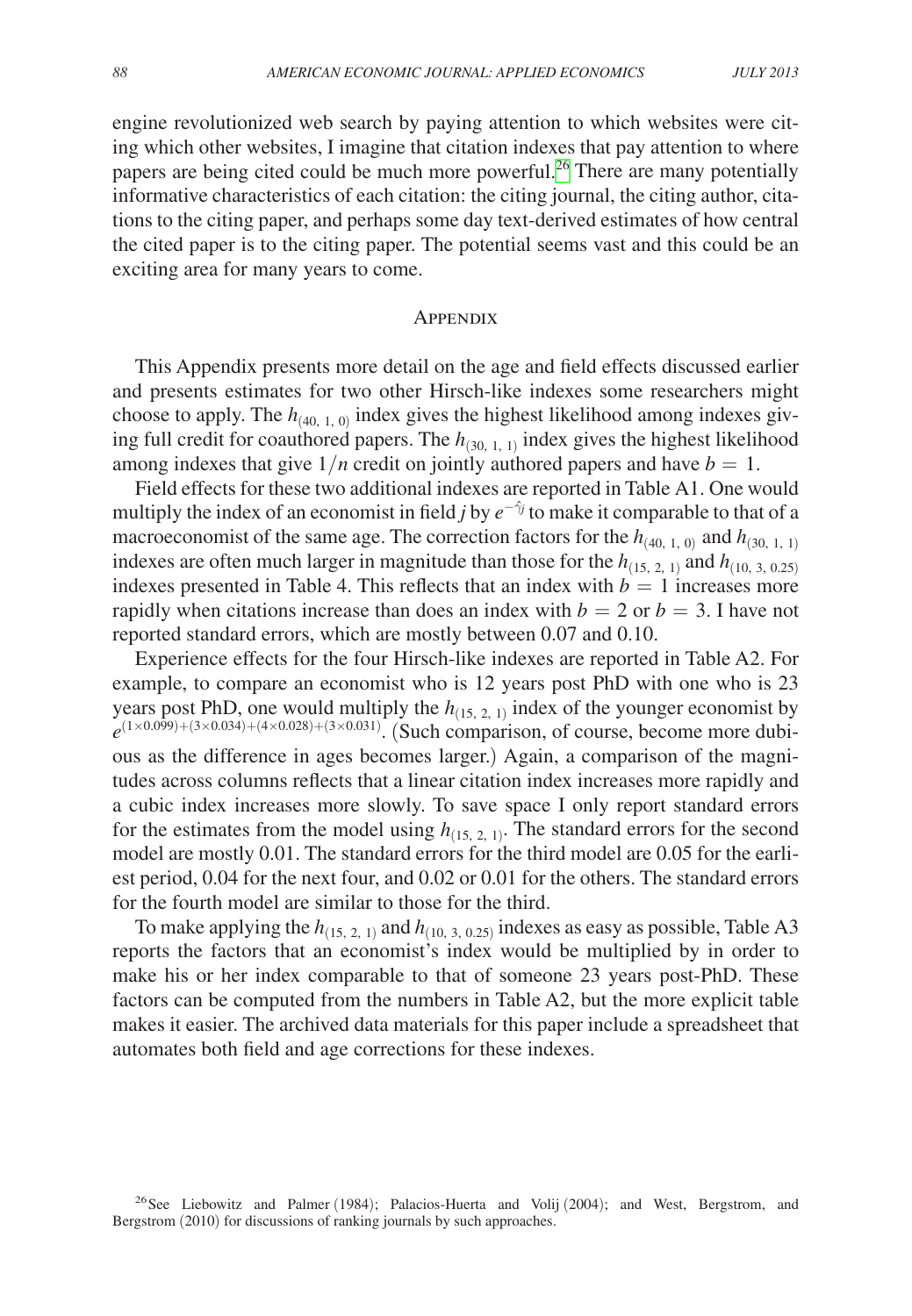|                         | Estimated field effects |                  |  |
|-------------------------|-------------------------|------------------|--|
| Field                   | $h_{(40, 1, 0)}$        | $h_{(30, 1, 1)}$ |  |
| Behavioral/experimental | 0.14                    | 0.16             |  |
| Development             | $-0.23$                 | $-0.15$          |  |
| Finance                 | 0.04                    | 0.06             |  |
| History                 | $-0.72$                 | $-0.54$          |  |
| Industrial organization | $-0.30$                 | $-0.26$          |  |
| International finance   | $-0.12$                 | $-0.12$          |  |
| International trade     | 0.10                    | 0.14             |  |
| Labor                   | $-0.14$                 | $-0.07$          |  |
| Metrics-cross section   | $-0.30$                 | $-0.25$          |  |
| Metrics-time series     | 0.09                    | 0.12             |  |
| Micro theory            | $-0.41$                 | $-0.34$          |  |
| Public finance          | $-0.29$                 | $-0.21$          |  |
| Political economy       | $-0.16$                 | $-0.09$          |  |
| Other                   | $-0.05$                 | $-0.01$          |  |

| TABLE A1—ESTIMATED FIELD DUMMIES FROM NLLS MODELS |
|---------------------------------------------------|
| USING TWO $h_{(a, b, c)}$ INDEXES                 |

Table A2—Estimated Academic Age Effects from NLLS Models Using Several  $h_{(a, b, c)}$ 

|               |                  | Estimated time effects from<br>NLLS Models Using $h_{(a, b, c)}$ |                     |                  |                  |  |  |  |  |
|---------------|------------------|------------------------------------------------------------------|---------------------|------------------|------------------|--|--|--|--|
|               | $h_{(15, 2, 1)}$ |                                                                  | $h_{(10, 3, 0.25)}$ | $h_{(40, 1, 1)}$ | $h_{(30, 1, 1)}$ |  |  |  |  |
| Field         | Coef.            | <b>SE</b>                                                        | Coef.               | Coef.            | Coef.            |  |  |  |  |
| Years 1–4     | 0.149            | 0.02                                                             | 0.096               | 0.237            | 0.254            |  |  |  |  |
| Years 4–7     | 0.144            | 0.02                                                             | 0.103               | 0.181            | 0.227            |  |  |  |  |
| Years $7-10$  | 0.073            | 0.02                                                             | 0.062               | 0.124            | 0.098            |  |  |  |  |
| Years 10–13   | 0.099            | 0.02                                                             | 0.071               | 0.170            | 0.146            |  |  |  |  |
| Years 13-16   | 0.034            | 0.02                                                             | 0.026               | 0.048            | 0.068            |  |  |  |  |
| Years $16-20$ | 0.028            | 0.01                                                             | 0.018               | 0.048            | 0.041            |  |  |  |  |
| Years $20-25$ | 0.031            | 0.01                                                             | 0.020               | 0.045            | 0.047            |  |  |  |  |
| Years 25-30   | 0.008            | 0.01                                                             | 0.010               | 0.024            | 0.023            |  |  |  |  |
| Years $30-35$ | 0.015            | 0.01                                                             | 0.008               | 0.014            | 0.016            |  |  |  |  |
| Years 35–40   | $-0.040$         | 0.01                                                             | $-0.028$            | $-0.068$         | $-0.052$         |  |  |  |  |
| Years $40+$   | 0.015            | 0.01                                                             | 0.008               | 0.016            | 0.022            |  |  |  |  |
|               |                  |                                                                  |                     |                  |                  |  |  |  |  |

Table A3—Multiplicative Experience Adjustments for *h*(15, 2, <sup>1</sup>) and *h*(10, 3, 0.25)

|                |            | Factor for $h_{(a, b, c)}$ |    | Factor for $h_{(a, b, c)}$ |                      |    | Factor for $h_{(a, b, c)}$ |               |
|----------------|------------|----------------------------|----|----------------------------|----------------------|----|----------------------------|---------------|
| Year           | (15, 2, 1) | $(10, 3, 0.25)$ Year       |    | (15, 2, 1)                 | $(10, 3, 0.25)$ Year |    | (15, 2, 1)                 | (10, 3, 0.25) |
| 1              | 5.49       | 3.35                       | 16 | 1.23                       | 1.14                 | 31 | 0.89                       | 0.91          |
| 2              | 4.73       | 3.04                       | 17 | 1.19                       | 1.12                 | 32 | 0.88                       | 0.90          |
| 3              | 4.07       | 2.76                       | 18 | 1.16                       | 1.10                 | 33 | 0.86                       | 0.89          |
| $\overline{4}$ | 3.51       | 2.51                       | 19 | 1.13                       | 1.08                 | 34 | 0.85                       | 0.89          |
| 5              | 3.03       | 2.26                       | 20 | 1.10                       | 1.06                 | 35 | 0.84                       | 0.88          |
| 6              | 2.63       | 2.04                       | 21 | 1.06                       | 1.04                 | 36 | 0.87                       | 0.90          |
|                | 2.27       | 1.84                       | 22 | 1.03                       | 1.02                 | 37 | 0.91                       | 0.93          |
| 8              | 2.11       | 1.73                       | 23 | 1.00                       | 1.00                 | 38 | 0.94                       | 0.96          |
| 9              | 1.97       | 1.62                       | 24 | 0.97                       | 0.98                 | 39 | 0.98                       | 0.98          |
| 10             | 1.83       | 1.53                       | 25 | 0.94                       | 0.96                 | 40 | 1.02                       | 1.01          |
| 11             | 1.66       | 1.42                       | 26 | 0.93                       | 0.95                 | 41 | 1.01                       | 1.00          |
| 12             | 1.50       | 1.33                       | 27 | 0.92                       | 0.94                 | 42 | 0.99                       | 1.00          |
| 13             | 1.36       | 1.23                       | 28 | 0.92                       | 0.93                 | 43 | 0.98                       | 0.99          |
| 14             | 1.31       | 1.20                       | 29 | 0.91                       | 0.92                 | 44 | 0.96                       | 0.98          |
| 15             | 1.27       | 1.17                       | 30 | 0.90                       | 0.91                 | 45 | 0.95                       | 0.97          |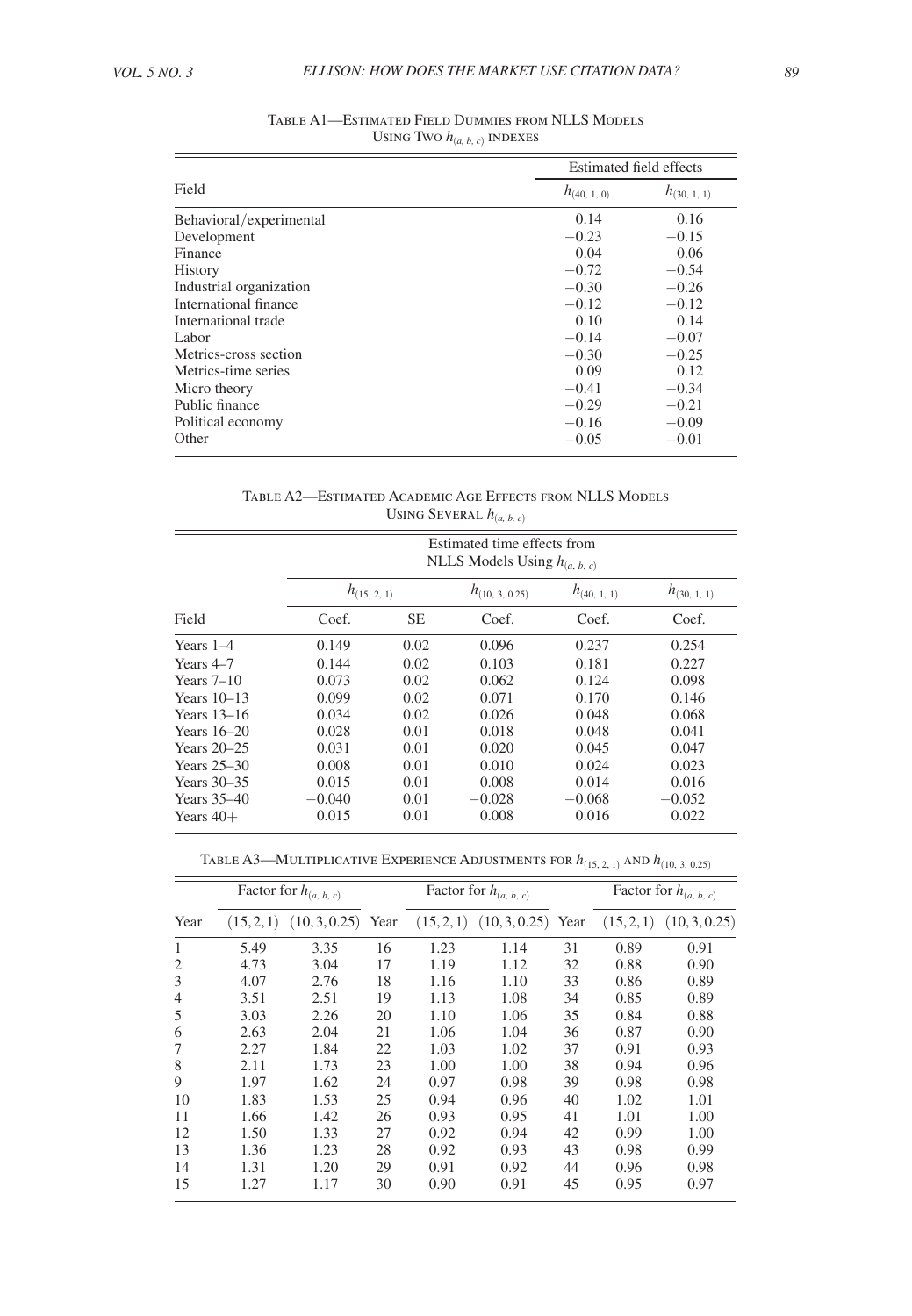#### **REFERENCES**

- **Bornmann, Lutz, Gerlind Wallon, and Anna Ledin.** 2008. "Is the *h* Index Related to (Standard) Bibliometric Measures and to the Assessments by Peers? An Investigation of the *h* Index by Using Molecular Life Sciences Data." *Research Evaluation* 17 (2): 149–56.
- **Egghe, Leo.** 2008. "Mathematical Theory of the *h* and *g*-Index in Case of Fractional Counting of Authorship." *Journal of the American Society of Information Science and Technology* 59 (10): 1608–16.
- **[E](http://pubs.aeaweb.org/action/showLinks?crossref=10.1086%2F341871)llison, Glenn.** 2002a. "Evolving Standards for Academic Publishing: A *q-r* Theory." *Journal of Political Economy* 110 (5): 994–1034.
- **[E](http://pubs.aeaweb.org/action/showLinks?crossref=10.1086%2F341868)llison, Glenn.** 2002b. "The Slowdown of the Economics Publishing Process." *Journal of Political Economy* 110 (5): 947–93.
- **[E](http://pubs.aeaweb.org/action/showLinks?crossref=10.1111%2Fj.1465-7295.2010.00261.x)llison, Glenn.** 2011. "Is Peer Review in Decline?" *Economic Inquiry* 49 (3): 635–57.
- **Ellison, Glenn.** 2012. "Assessing Computer Scientists Using Citation Data." [http://economics.mit.edu/](http://economics.mit.edu/files/7784) [files/7784.](http://economics.mit.edu/files/7784)
- **[E](http://pubs.aeaweb.org/action/showLinks?system-d=10.1257%2Fapp.5.3.63)llison, Glenn. 2013. "How Does the Market Use Citation Data? The Hirsch Index in Economics:** Dataset." *American Economic Journal: Applied Economics*.<http://dx.doi.org/10.1257.app.5.3.63>.
- **[H](http://pubs.aeaweb.org/action/showLinks?crossref=10.1111%2Fj.1465-7295.2011.00381.x)amermesh, Daniel S., and Gerard A. Pfann.** 2012. "Reputation and Earnings: The Roles of Quality and Quantity in Academe." *Economic Inquiry* 50 (1): 1–16.
- **[H](http://pubs.aeaweb.org/action/showLinks?crossref=10.1073%2Fpnas.0507655102)irsch, J. E.** 2005. "An Index to Quantify an Individual's Scientific Research Output." *Proceedings of the National Academy of Sciences* 102 (46): 16569–72.
- **[H](http://pubs.aeaweb.org/action/showLinks?crossref=10.1073%2Fpnas.0707962104)irsch, J. E.** 2007. "Does the *h* Index Have Predictive Power?" *Proceedings of the National Academy of Sciences* 104 (49): 19193–98.
- **[I](http://pubs.aeaweb.org/action/showLinks?crossref=10.1007%2Fs11192-007-1805-x)glesias, Juan E., and Carlos Pecharromán.** 2007. "Scaling the *h*-Index for Different Scientific ISI Fields." *Scientometrics* 73 (3): 303–20.
- **IP** [J](http://pubs.aeaweb.org/action/showLinks?crossref=10.1007%2Fs11192-007-2014-3)ensen, Pablo, Jean-Baptiste Rouquier, and Yves Croissant. 2009. "Testing Bibliometric Indicators by Their Prediction of Scientists Promotions." *Scientometrics* 78 (3): 467–79.
	- **Kosmulski, Marek.** 2006. "A New Hirsch-Type Index Saves Time and Works Equally Well as the Original h-Index." *ISSI Newsletter* 2 (3): 4–6.
	- **Lehmann, Sune, Andrew D. Jackson, and Benny E. Lautrup.** 2006. "Measures for Measures." *Nature*  444 (1): 1003–04.
- **Liebowitz, S. J., and J. P. Palmer.** 1984. "Assessing the Relative Impacts of Economics Journals." *Journal of Economic Literature* 22 (1): 77–88.
- **Palacios-Huerta, Iganacio, and Oscar Volij.** 2004. "The Measurement of Intellectual Influence." *Econometrica* 72 (3): 963–77.
- **Prathap, Gangan.** 2010. "Is There a Place for a Mock *h*-Index?" *Scientometrics* 84 (1): 153–65.
- **Price, Derek J. de Solla.** 1965. "Networks of Scientific Papers." *Science* 149 (3683): 510–15.
- **Ruane, Frances, and Richard S. J. Tol.** 2008. "Rational (Successive) *h*-Indices: An Application to Economics in the Republic of Ireland." *Scientometrics* 75 (2): 395–405.
- **Schreiber, Michael.** 2008. "A Modification of the *h*-Index: The *hm*-Index Accounts for Multi-Authored Manuscripts." *Journal of Informetrics* 2 (3): 211–16.
- **Tol, Richard S. J.** 2009. "The *h*-Index and Its Alternatives: An Application to the 100 Most Prolific Economists." *Scientometrics* 80 (2): 317–24.
	- **van Raan, Anthony F. J.** 2006. "Comparison of the Hirsch-index with Standard Bibliometric Indicators and with Peer Judgment for 147 Chemistry Research Groups." *Scientometrics* 67 (3): 491–502.
	- **West, Jevin D., Theodore C. Bergstrom, and Carl T. Bergstrom.** 2010. "The Eigenfactor Metrics: A Network Approach to Assessing Scholarly Journals." *College & Research Libraries* 71 (3): 236–44.
	- **Wu, Qiang.** 2010. "The w-Index: A Measure to Assess Scientific Impact by Focusing on Widely Cited Papers." *Journal of the American Society for Information Science and Technology* 61 (3): 609–14.